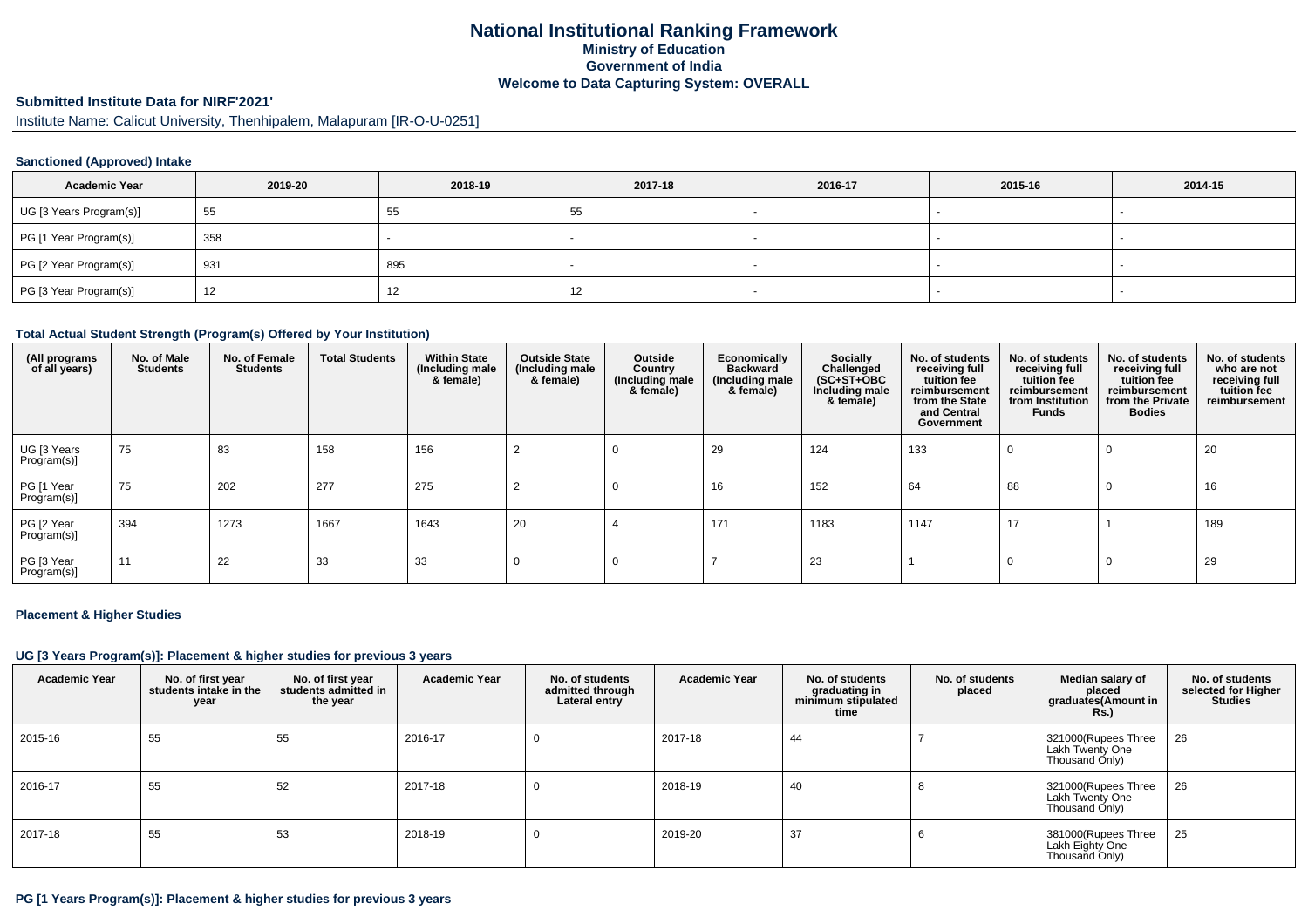| <b>Academic Year</b> | No. of first year<br>students intake in the<br>year | No. of first year<br>students admitted in<br>the year | <b>Academic Year</b> | No. of students graduating in minimum<br>stipulated time | No. of students<br>placed | Median salary of<br>placed<br>graduates(Amount in<br><b>Rs.)</b>  | No. of students<br>selected for Higher<br><b>Studies</b> |
|----------------------|-----------------------------------------------------|-------------------------------------------------------|----------------------|----------------------------------------------------------|---------------------------|-------------------------------------------------------------------|----------------------------------------------------------|
| 2017-18              | 70                                                  | 60                                                    | 2017-18              | 57                                                       | 25                        | 393000(Rupees Three<br><b>Lakh Ninety Three</b><br>Thousand Only) | 20                                                       |
| 2018-19              | 259                                                 | 192                                                   | 2018-19              | 126                                                      | 19                        | 410400(Rupees Four<br>Lakh Ten Thousand<br>Four Hundred Only)     | 45                                                       |
| 2019-20              | 358                                                 | 278                                                   | 2019-20              | 65                                                       | 14                        | 800000(Rupees Eight<br>Lakh Only)                                 | 40                                                       |

# **PG [2 Years Program(s)]: Placement & higher studies for previous 3 years**

| <b>Academic Year</b> | No. of first year<br>students intake in the<br>year | No. of first year<br>students admitted in<br>the year | <b>Academic Year</b> | No. of students graduating in minimum<br>stipulated time | No. of students<br>placed | Median salary of<br>placed<br>graduates(Amount in<br><b>Rs.)</b> | No. of students<br>selected for Higher<br><b>Studies</b> |
|----------------------|-----------------------------------------------------|-------------------------------------------------------|----------------------|----------------------------------------------------------|---------------------------|------------------------------------------------------------------|----------------------------------------------------------|
| 2016-17              | 1144                                                | 819                                                   | 2017-18              | 819                                                      | 26                        | 210000(Rupees Two<br>Lakh Ten Thousand<br>Only)                  | 741                                                      |
| 2017-18              | 872                                                 | 788                                                   | 2018-19              | 662                                                      | 69                        | 220000(Rupees Two<br>Lakh Twenty<br>Thousand Only)               | 590                                                      |
| 2018-19              | 895                                                 | 821                                                   | 2019-20              | 673                                                      | 45                        | 180000(Rupees Onle<br>Lakh Eighty Thousand<br>Only)              | 602                                                      |

# **PG [3 Years Program(s)]: Placement & higher studies for previous 3 years**

| <b>Academic Year</b> | No. of first year<br>students intake in the<br>year | No. of first year<br>students admitted in<br>the year | <b>Academic Year</b> | No. of students<br>admitted through<br>Lateral entry | <b>Academic Year</b> | No. of students<br>graduating in<br>minimum stipulated<br>time | No. of students<br>placed | Median salary of<br>placed<br>graduates(Amount in<br><b>Rs.)</b> | No. of students<br>selected for Higher<br><b>Studies</b> |
|----------------------|-----------------------------------------------------|-------------------------------------------------------|----------------------|------------------------------------------------------|----------------------|----------------------------------------------------------------|---------------------------|------------------------------------------------------------------|----------------------------------------------------------|
| 2015-16              | 12                                                  | 12                                                    | 2016-17              | 0                                                    | 2017-18              | 12                                                             | $1^{\prime}$              | 360000(Rupees Three<br>Lakh Sixty Thousand<br>Only)              |                                                          |
| 2016-17              | 12                                                  | 12                                                    | 2017-18              | 0                                                    | 2018-19              | 12                                                             | 12                        | 420000(Rupees Four<br>Lakh Twenty<br>Thousand Only)              |                                                          |
| 2017-18              | 12                                                  | 11                                                    | 2018-19              | 0                                                    | 2019-20              | 11                                                             | $1^{\prime}$              | 360000(Rupees Three<br>Lakh Sixty Thousand<br>Only)              |                                                          |

# **Ph.D Student Details**

| Ph.D (Student pursuing doctoral program till 2019-20 Students admitted in the academic year 2020-21 should not be entered here.) |                               |     |  |  |  |
|----------------------------------------------------------------------------------------------------------------------------------|-------------------------------|-----|--|--|--|
|                                                                                                                                  | <b>Total Students</b>         |     |  |  |  |
| Full Time                                                                                                                        |                               | 351 |  |  |  |
| Part Time                                                                                                                        |                               | 88  |  |  |  |
| No. of Ph.D students graduated (including Integrated Ph.D)                                                                       |                               |     |  |  |  |
|                                                                                                                                  | 2017-18<br>2019-20<br>2018-19 |     |  |  |  |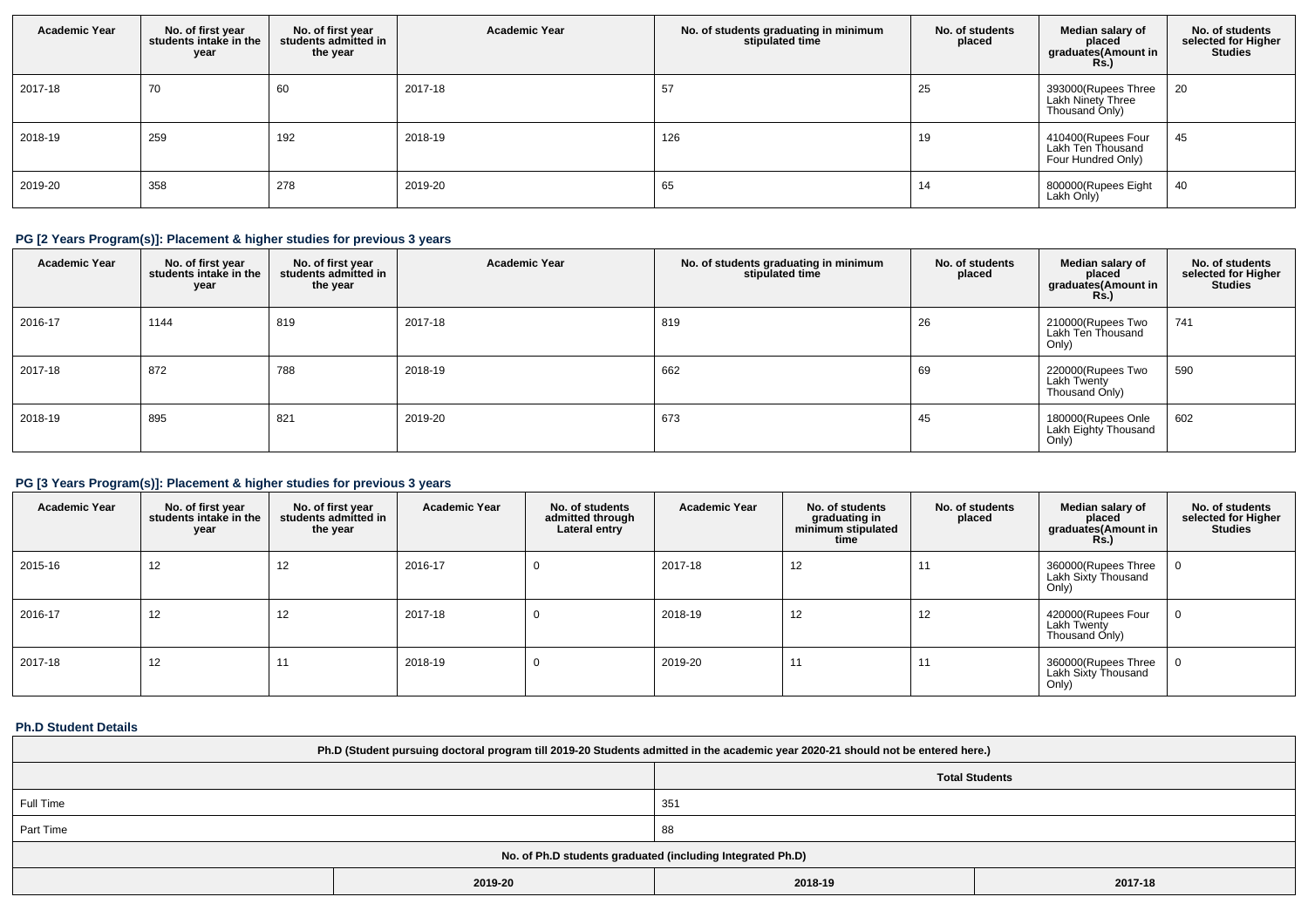| Full Time | 156 |  |
|-----------|-----|--|
| Part Time | 102 |  |

#### **Online Education**

| 1. Does all programs/courses were completed on time.                                            |                                                                                       | Yes                                                                                                                                                                                                                                                                                                                                                                                                                                                                                                                                                                                                                                                                                                                                                                                                                                                                                                                                                                                                                                                                                                                                                                                                                                                                                                                                                                                                                                                                                                                                                                                                                                                                                                                                                                                                                                                                                                                                                                                                                                                                                                                                                                                                                                                                                                                                                                                                                                                                                                                                                |  |  |
|-------------------------------------------------------------------------------------------------|---------------------------------------------------------------------------------------|----------------------------------------------------------------------------------------------------------------------------------------------------------------------------------------------------------------------------------------------------------------------------------------------------------------------------------------------------------------------------------------------------------------------------------------------------------------------------------------------------------------------------------------------------------------------------------------------------------------------------------------------------------------------------------------------------------------------------------------------------------------------------------------------------------------------------------------------------------------------------------------------------------------------------------------------------------------------------------------------------------------------------------------------------------------------------------------------------------------------------------------------------------------------------------------------------------------------------------------------------------------------------------------------------------------------------------------------------------------------------------------------------------------------------------------------------------------------------------------------------------------------------------------------------------------------------------------------------------------------------------------------------------------------------------------------------------------------------------------------------------------------------------------------------------------------------------------------------------------------------------------------------------------------------------------------------------------------------------------------------------------------------------------------------------------------------------------------------------------------------------------------------------------------------------------------------------------------------------------------------------------------------------------------------------------------------------------------------------------------------------------------------------------------------------------------------------------------------------------------------------------------------------------------------|--|--|
| 2. Measures taken to complete the syllabus of courses and programs.                             |                                                                                       | The covid -19 induced lockdown from March 2020 has necessitated a shift in the pattern of education from regular to online mode.<br>The Learning Management System Moodle was implemented in the University and extensive training was imparted to all the<br>faculties for its effective & optimum usage. At the initial stage of lockdown, all the departments depe<br>Google Meet, Google Classroom, WhatsApp, e-mail etc. for sharing course contents, assignments, conducting test for fulfilling the<br>student's internal assessment. Regular classes of M.Phil. programme and course work of Ph.D. programme concerning the academic years went on in the usual way and was not affected by lockdown. However, academic activities o<br>students of 2018 - 2019 admission and II semester students of 2019 - 2020 admission were brought under online mode, from<br>March 2020. Separate time table and protocol have been prepared in this regard, in accordance with the instructions of health /<br>education departments of the state. Platforms used for online education were Google meet and Z<br>brought under Moodle platforms, as most of the faculty members have designed MOOCs in accordance with the course /<br>curriculum. Even though the classes could be finished within the stipulated time, there were difficulties for the conduct of final<br>examination, because of the special pandemic situation and also affected the conduct of the practical courses. Theory classes<br>were conducted as per the time table, student's presentation of their seminar topics, rest of the internal examinations and project<br>works evaluation by external examiners were all conducted in online mode. The 4th semester project of M. Tech Nanotechnology<br>students, that has to be carried out in major research institutions, was not possible due to the nation-wide lockdown and other<br>restrictions caused by covid-19 pandemic. They were encouraged to carry out thorough literature reviews and consultations with<br>faculty through online conference platforms, for writing their project reports. Since there was no hostel facility available for<br>students, special accommodation was arranged following the strict protocols imposed by the govt. in appearing for the university<br>conducted end semester written examinations. For the dissertation/project, wherever possible we relied more on in-silico work<br>over the wet lab work so that we could finish the programme without much delay. |  |  |
| 3. The period of delay in completion of syllabus (in months).                                   |                                                                                       |                                                                                                                                                                                                                                                                                                                                                                                                                                                                                                                                                                                                                                                                                                                                                                                                                                                                                                                                                                                                                                                                                                                                                                                                                                                                                                                                                                                                                                                                                                                                                                                                                                                                                                                                                                                                                                                                                                                                                                                                                                                                                                                                                                                                                                                                                                                                                                                                                                                                                                                                                    |  |  |
| 4. The period of delay in conducting exams (in months).                                         |                                                                                       |                                                                                                                                                                                                                                                                                                                                                                                                                                                                                                                                                                                                                                                                                                                                                                                                                                                                                                                                                                                                                                                                                                                                                                                                                                                                                                                                                                                                                                                                                                                                                                                                                                                                                                                                                                                                                                                                                                                                                                                                                                                                                                                                                                                                                                                                                                                                                                                                                                                                                                                                                    |  |  |
| <b>Portal Name</b>                                                                              | No. of students offered online courses which have credit<br>transferred to transcript | Total no, of online courses which have credit transferred<br>Total no. of credits transferred to transcript<br>to the transcript                                                                                                                                                                                                                                                                                                                                                                                                                                                                                                                                                                                                                                                                                                                                                                                                                                                                                                                                                                                                                                                                                                                                                                                                                                                                                                                                                                                                                                                                                                                                                                                                                                                                                                                                                                                                                                                                                                                                                                                                                                                                                                                                                                                                                                                                                                                                                                                                                   |  |  |
| Swayam                                                                                          |                                                                                       | $\Omega$                                                                                                                                                                                                                                                                                                                                                                                                                                                                                                                                                                                                                                                                                                                                                                                                                                                                                                                                                                                                                                                                                                                                                                                                                                                                                                                                                                                                                                                                                                                                                                                                                                                                                                                                                                                                                                                                                                                                                                                                                                                                                                                                                                                                                                                                                                                                                                                                                                                                                                                                           |  |  |
| 5. No. of courses developed and available online on Swayam platform by your institution faculty |                                                                                       |                                                                                                                                                                                                                                                                                                                                                                                                                                                                                                                                                                                                                                                                                                                                                                                                                                                                                                                                                                                                                                                                                                                                                                                                                                                                                                                                                                                                                                                                                                                                                                                                                                                                                                                                                                                                                                                                                                                                                                                                                                                                                                                                                                                                                                                                                                                                                                                                                                                                                                                                                    |  |  |

# **Financial Resources: Utilised Amount for the Capital expenditure for previous 3 years**

| <b>Academic Year</b>                                                                                 | 2019-20                                                                                     | 2018-19                                                                                          | 2017-18                                                                                                |  |  |  |  |  |
|------------------------------------------------------------------------------------------------------|---------------------------------------------------------------------------------------------|--------------------------------------------------------------------------------------------------|--------------------------------------------------------------------------------------------------------|--|--|--|--|--|
|                                                                                                      | <b>Utilised Amount</b>                                                                      | <b>Utilised Amount</b>                                                                           | <b>Utilised Amount</b>                                                                                 |  |  |  |  |  |
| Annual Capital Expenditure on Academic Activities and Resources (excluding expenditure on buildings) |                                                                                             |                                                                                                  |                                                                                                        |  |  |  |  |  |
| Library                                                                                              | 12110397 (Rupees One Crore Twenty One Lakh Ten<br>Thousand Three Hundred Ninety Seven Only) | 16117833 (Rupees One Crore Sixty One Lakh Seventeen<br>Thousand Eight Hundred Thirty Three Only) | 18234698 (Rupees One Crore Eighty Two Lakh Thirty Four<br>Thousand Six Hundred Ninety Eight Only)      |  |  |  |  |  |
| New Equipment for Laboratories                                                                       | 3349035 (Rupees Thirty Three Lakh Forty Nine Thousand<br>Thirty Five Only)                  | 24452032 (Rupees Two Crore Forty Four Lakh Fifty Two<br>Thousand Thirty Two Only)                | 42895333 (Rupees Four Crore Twenty Eight Lakh Ninety Five<br>Thousand Three Hundred Thirty Three Only) |  |  |  |  |  |
| <b>Engineering Workshops</b>                                                                         | 0 (Zero)                                                                                    | 0 (Zero)                                                                                         | 0 (Zero)                                                                                               |  |  |  |  |  |
| Other expenditure on creation of Capital Assets (excluding<br>expenditure on Land and Building)      | 34402905 (Rupees Three Crore Forty Four Lakh Two<br>Thousand Nine Hundred Five Only)        | 81054608 (Rupees Eight Crore Ten Lakh Fifty Four Thousand<br>Six Hundred Eight Only)             | 92132085 (Rupees Nine Crore Twenty One Lakh Thirty Two<br>Thousand Eighty Five Only)                   |  |  |  |  |  |

# **Financial Resources: Utilised Amount for the Operational expenditure for previous 3 years**

| <b>Academic Year</b>                  | 2019-20                | 2018-19                | 2017-18                |  |  |  |
|---------------------------------------|------------------------|------------------------|------------------------|--|--|--|
|                                       | <b>Utilised Amount</b> | <b>Utilised Amount</b> | <b>Utilised Amount</b> |  |  |  |
| <b>Annual Operational Expenditure</b> |                        |                        |                        |  |  |  |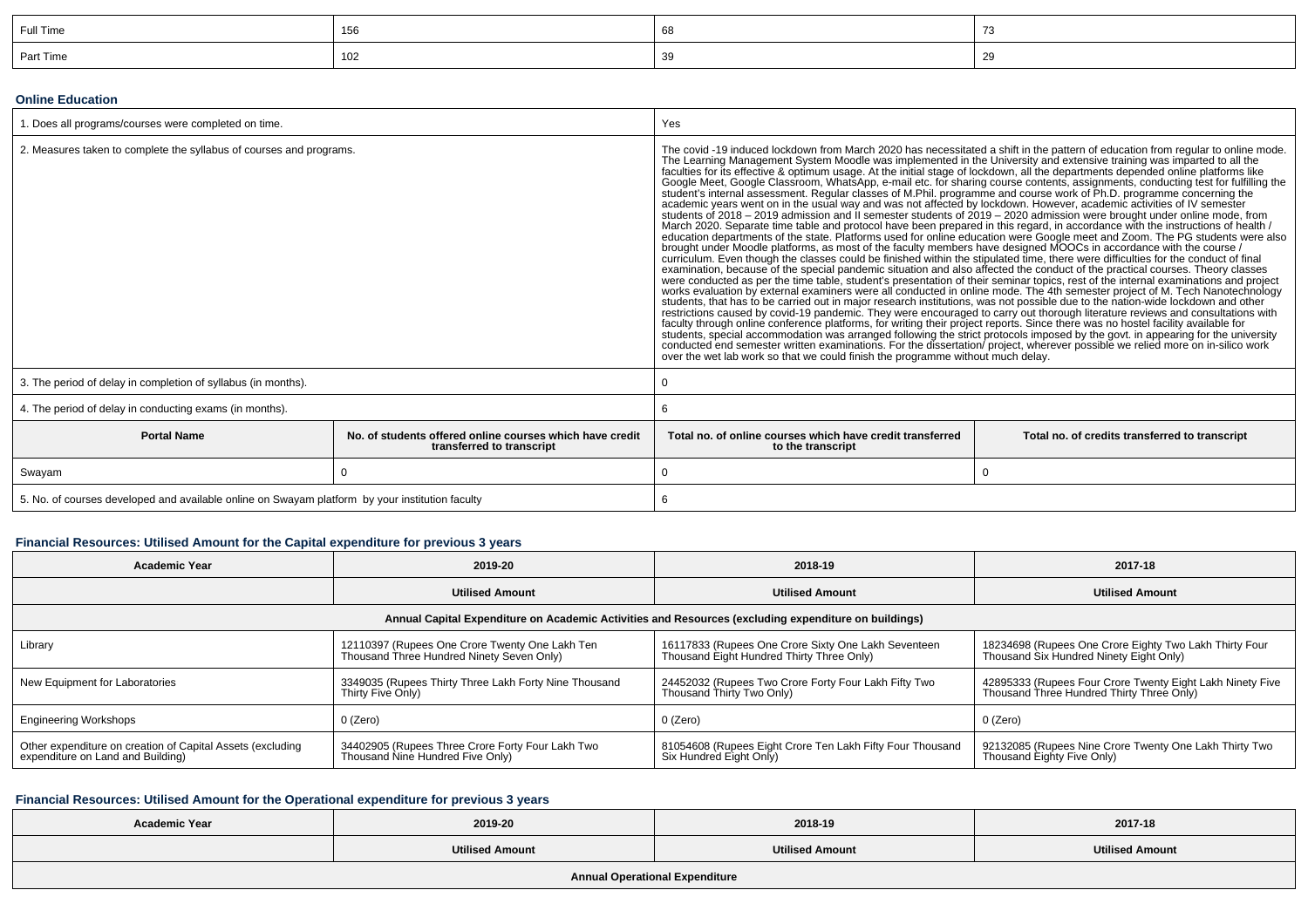| Salaries (Teaching and Non Teaching staff)                                                                                                                                                      | 1497428961 (Rupees One Forty Nine Crore Seventy Four<br>Lakh Twenty Eight Thousand Nine Hundred Sixty One Only) | 1460951532 (Rupees One Forty Six Crore Nine Lakh Fifty One<br>Thousand Five Hundred Thirty Two Only) | 1384043550 (Rupees One Thirty Eight Crore Forty Lakh Forty<br>Three Thousand Five Hundred Fifty Only)  |
|-------------------------------------------------------------------------------------------------------------------------------------------------------------------------------------------------|-----------------------------------------------------------------------------------------------------------------|------------------------------------------------------------------------------------------------------|--------------------------------------------------------------------------------------------------------|
| Maintenance of Academic Infrastructure or consumables and<br>other running expenditures (excluding maintenance of hostels<br>and allied services, rent of the building, depreciation cost, etc) | 374729164 (Rupees Thirty Seven Crore Forty Seven Lakh<br>Twenty Nine Thousand One Hundred Sixty Four Only)      | 313150350 (Rupees Thirty One Crore Thirty One Lakh Fifty<br>Thousand Three Hundred Fifty Only)       | 342984520 (Rupees Thirty Four Crore Twenty Nine Lakh<br>Eighty Four Thousand Five Hundred Twenty Only) |
| Seminars/Conferences/Workshops                                                                                                                                                                  | 4338977 (Rupees Forty Three Lakh Thirty Eight Thousand<br>Nine Hundred Seventy Seven Only)                      | 5703981 (Rupees Fifty Seven Lakh Three Thousand Nine<br>Hundred Eighty One Only)                     | 3971681 (Rupees Thirty Nine Lakh Seventy One Thousand Six<br>Hundred Eighty One Only)                  |

#### **IPR**

| Calendar year            | 2019 | 2018 | 2017 |  |  |
|--------------------------|------|------|------|--|--|
| No. of Patents Published |      |      |      |  |  |
| No. of Patents Granted   |      |      |      |  |  |

# **Sponsored Research Details**

| <b>Financial Year</b>                    | 2019-20                                                                    | 2018-19                                                                | 2017-18                                                                                 |
|------------------------------------------|----------------------------------------------------------------------------|------------------------------------------------------------------------|-----------------------------------------------------------------------------------------|
| Total no. of Sponsored Projects          |                                                                            | 30                                                                     | -33                                                                                     |
| Total no. of Funding Agencies            |                                                                            |                                                                        |                                                                                         |
| Total Amount Received (Amount in Rupees) | 6621248                                                                    | 9017248                                                                | 11898747                                                                                |
| Amount Received in Words                 | Rupees Sixty Six Lakhs Twenty One Thousand Two Hundred<br>Forty Eight Only | Rupees Ninety Lakhs Seventeen Thousand Two Hundred<br>Forty Eight Only | Rupees One Crore Eighteen Lakhs Ninety Eight Thousand<br>Seven Hundred Forty Seven Only |

# **Consultancy Project Details**

| <b>Financial Year</b>                    | 2019-20                                              | 2018-19                                                | 2017-18                                                  |
|------------------------------------------|------------------------------------------------------|--------------------------------------------------------|----------------------------------------------------------|
| Total no. of Consultancy Projects        |                                                      |                                                        |                                                          |
| Total no. of Client Organizations        |                                                      |                                                        |                                                          |
| Total Amount Received (Amount in Rupees) | 915500                                               | 676200                                                 | 575200                                                   |
| Amount Received in Words                 | Rupees Nine Lakhs Fifteen Thousand Five Hundred Only | Rupees Six Lakhs Seventy Six Thousand Two Hundred Only | Rupees Five Lakhs Seventy Five Thousand Two Hundred Only |

# **Executive Development Program/Management Development Programs**

| <b>Financial Year</b>                                                                            | 2019-20 | 2018-19 | 2017-18 |
|--------------------------------------------------------------------------------------------------|---------|---------|---------|
| Total no. of Executive Development Programs/ Management<br><b>Development Programs</b>           |         |         |         |
| Total no. of Participants                                                                        |         |         |         |
| <sup>1</sup> Total Annual Earnings (Amount in Rupees)(Excluding Lodging │<br>& Boarding Charges) | 0       |         |         |
| <b>Total Annual Earnings in Words</b>                                                            | Zero    | Zero    | Zero    |

# **PCS Facilities: Facilities of physically challenged students**

| 1. Do your institution buildings have Lifts/Ramps? | Yes, more than 80% of the buildings |
|----------------------------------------------------|-------------------------------------|
|----------------------------------------------------|-------------------------------------|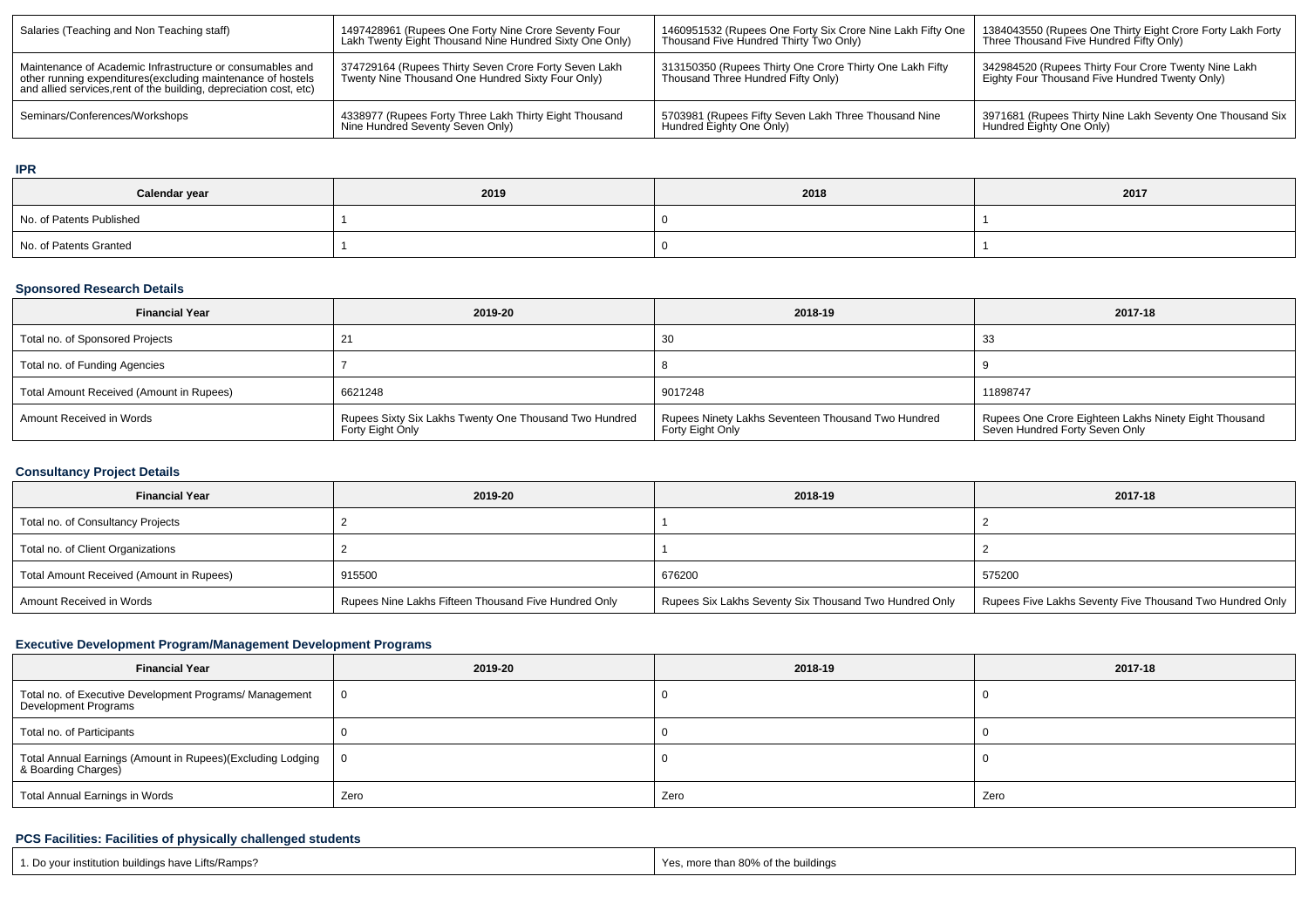| 2. Do your institution have provision for walking aids, includingwheelchairs and transportation from one building to another for<br>handicapped students? | Yes                                 |
|-----------------------------------------------------------------------------------------------------------------------------------------------------------|-------------------------------------|
| 3. Do your institution buildings have specially designed toilets for handicapped students?                                                                | Yes, more than 60% of the buildings |

#### **Accreditation**

#### **NBA Accreditation**1.Does your institute have a valid NBA Accreditation?expression of the contract of the contract of the contract of the contract of the contract of the contract of the contract of the contract of the contract of the contract of the contract of the contract of the contract of

#### **NAAC Accreditation**

| 1. Does your institute have a valid NAAC Accreditation? |            | YES                       |     |  |  |
|---------------------------------------------------------|------------|---------------------------|-----|--|--|
| Valid from                                              |            | <b>CGPA</b><br>Valid upto |     |  |  |
| 16-09-2016                                              | 15-09-2021 |                           | 3.1 |  |  |

#### **Faculty Details**

| Srno            | Name                                    | Age | Designation            | Gender | Qualification | Experience (In<br>Months) | <b>Is Associated</b><br><b>Last Year</b> | <b>Currently<br/>working with<br/>institution?</b> | <b>Joining Date</b> | <b>Leaving Date</b>      | <b>Association type</b> |
|-----------------|-----------------------------------------|-----|------------------------|--------|---------------|---------------------------|------------------------------------------|----------------------------------------------------|---------------------|--------------------------|-------------------------|
|                 | C D Ravikumar                           | 45  | Associate<br>Professor | Male   | Ph.D          | 169                       | Yes                                      | Yes                                                | 24-05-2006          | --                       | Regular                 |
| $\overline{2}$  | Zabeena Hameed                          | 46  | Assistant<br>Professor | Female | Ph.D          | 252                       | Yes                                      | Yes                                                | 12-02-2009          | $\overline{\phantom{a}}$ | Regular                 |
| 3               | K V<br>Ramachandran                     | 59  | Professor              | Male   | Ph.D          | 348                       | Yes                                      | Yes                                                | 13-02-2009          | $\overline{\phantom{a}}$ | Regular                 |
| $\overline{4}$  | P P Pradyumnan                          | 49  | Professor              | Male   | Ph.D          | 288                       | Yes                                      | Yes                                                | 23-08-1996          | $\overline{\phantom{a}}$ | Regular                 |
| $5\phantom{.0}$ | K K Elyas                               | 54  | Professor              | Male   | Ph.D          | 270                       | Yes                                      | Yes                                                | 20-03-2009          | $\overline{\phantom{a}}$ | Regular                 |
| 6               | Manish Kumar P R                        | 60  | Professor              | Male   | Ph.D          | 324                       | Yes                                      | Yes                                                | 30-11-1996          | $\sim$                   | Regular                 |
| $\overline{7}$  | Smitha V B                              | 42  | Assistant<br>Professor | Female | Ph.D          | 122                       | Yes                                      | Yes                                                | 22-11-2010          | $\overline{\phantom{a}}$ | Regular                 |
| 8               | Gopinathan C                            | 50  | Associate<br>Professor | Male   | M.Tech        | 303                       | Yes                                      | Yes                                                | 30-11-1996          | $\overline{\phantom{a}}$ | Regular                 |
| 9               | A M Vinodkumar                          | 53  | Professor              | Male   | Ph.D          | 138                       | Yes                                      | Yes                                                | 27-01-2009          | $\overline{\phantom{a}}$ | Regular                 |
| 10              | <b>Mohamed Shahin</b><br>T <sub>H</sub> | 49  | Assistant<br>Professor | Male   | Ph.D          | 156                       | Yes                                      | Yes                                                | 05-04-2006          | --                       | Regular                 |
| 11              | Antony Joseph                           | 58  | Professor              | Male   | Ph.D          | 284                       | Yes                                      | Yes                                                | 28-11-1996          | $\overline{\phantom{a}}$ | Regular                 |
| 12              | Libu K Alexander                        | 43  | Assistant<br>Professor | Male   | Ph.D          | 112                       | Yes                                      | Yes                                                | 28-03-2012          | $\overline{\phantom{a}}$ | Regular                 |
| 13              | NK.<br>Sundareswaran                    | 56  | Professor              | Male   | Ph.D          | 312                       | Yes                                      | Yes                                                | 24-12-2008          | $\overline{\phantom{a}}$ | Regular                 |
| 14              | Mohamed<br>Musthafa M                   | 53  | Professor              | Male   | Ph.D          | 292                       | Yes                                      | Yes                                                | 06-03-1999          | $\sim$                   | Regular                 |
| 15              | ΚK<br>Geethakumary                      | 53  | Professor              | Female | Ph.D          | 312                       | Yes                                      | Yes                                                | 13-04-2004          | $\overline{\phantom{a}}$ | Regular                 |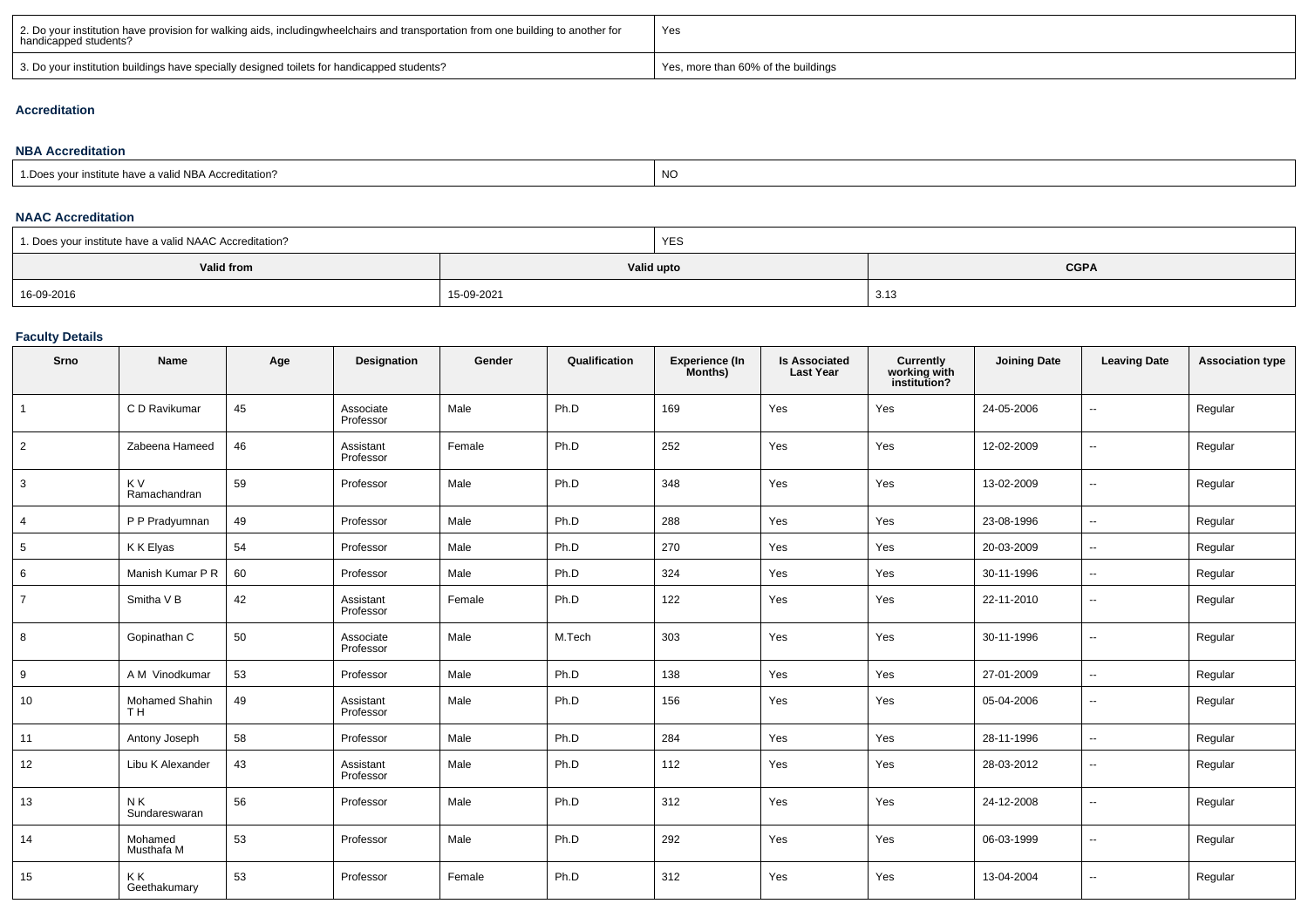| 16 | K K Abdul Majeed       | 45 | Assistant<br>Professor | Male   | Ph.D    | 203 | Yes | Yes | 15-12-2008 | $\overline{\phantom{a}}$ | Regular                |
|----|------------------------|----|------------------------|--------|---------|-----|-----|-----|------------|--------------------------|------------------------|
| 17 | PI Ajithan             | 40 | Assistant<br>Professor | Male   | Ph.D    | 49  | Yes | Yes | 12-11-2018 | $\overline{\phantom{a}}$ | Adhoc /<br>Contractual |
| 18 | Baby Shari P A         | 47 | Professor              | Female | Ph.D    | 249 | Yes | Yes | 11-09-1998 | $\overline{\phantom{a}}$ | Regular                |
| 19 | Rajani<br>Ramachandran | 44 | Assistant<br>Professor | Female | Ph.D    | 138 | Yes | Yes | 13-01-2009 | $\overline{\phantom{a}}$ | Regular                |
| 20 | K Manikandan           | 54 | Professor              | Male   | Ph.D    | 139 | Yes | Yes | 15-01-2009 | $\overline{\phantom{a}}$ | Regular                |
| 21 | Sarath P               | 33 | Assistant<br>Professor | Male   | Ph.D    | 43  | Yes | Yes | 04-07-2018 | $\overline{\phantom{a}}$ | Adhoc /<br>Contractual |
| 22 | Neethulal V            | 30 | Assistant<br>Professor | Female | Ph.D    | 53  | Yes | Yes | 04-07-2018 | $\overline{\phantom{a}}$ | Adhoc /<br>Contractual |
| 23 | Eldhose N J            | 29 | Assistant<br>Professor | Male   | M. Phil | 20  | Yes | Yes | 16-07-2019 | $\overline{\phantom{a}}$ | Adhoc /<br>Contractual |
| 24 | Umer Thasneem          | 49 | Assistant<br>Professor | Male   | Ph.D    | 288 | Yes | Yes | 03-04-2012 | $\overline{\phantom{a}}$ | Regular                |
| 25 | Janaky<br>Sreedharan   | 54 | Professor              | Female | Ph.D    | 300 | Yes | Yes | 21-06-2002 | $\overline{\phantom{a}}$ | Regular                |
| 26 | M V Narayanan          | 58 | Professor              | Male   | Ph.D    | 408 | Yes | Yes | 07-04-1995 | $\overline{\phantom{a}}$ | Regular                |
| 27 | K M Sherrif            | 57 | Associate<br>Professor | Male   | Ph.D    | 396 | Yes | Yes | 06-01-2009 | $\overline{\phantom{a}}$ | Regular                |
| 28 | Sreedevi D             | 34 | Assistant<br>Professor | Female | Ph.D    | 36  | Yes | Yes | 11-07-2018 | $\overline{\phantom{a}}$ | Adhoc /<br>Contractual |
| 29 | Sindhu<br>Swaminathan  | 50 | Assistant<br>Professor | Female | Ph.D    | 191 | Yes | Yes | 02-09-2010 | $\overline{\phantom{a}}$ | Regular                |
| 30 | Deepa K G              | 40 | Assistant<br>Professor | Female | Ph.D    | 116 | Yes | Yes | 03-12-2018 | $\overline{\phantom{a}}$ | Adhoc /<br>Contractual |
| 31 | Divya P                | 35 | Assistant<br>Professor | Female | Ph.D    | 53  | Yes | Yes | 02-07-2018 | $\overline{\phantom{a}}$ | Adhoc /<br>Contractual |
| 32 | Lakshmykanth T<br>м    | 35 | Assistant<br>Professor | Male   | Ph.D    | 30  | Yes | Yes | 03-12-2018 | $\overline{\phantom{a}}$ | Adhoc /<br>Contractual |
| 33 | Nijisha P              | 31 | Assistant<br>Professor | Female | Ph.D    | 30  | Yes | Yes | 10-12-2018 | $\sim$                   | Adhoc /<br>Contractual |
| 34 | Pushpalatha E          | 53 | Associate<br>Professor | Female | Ph.D    | 197 | Yes | Yes | 05-04-2006 | $\overline{\phantom{a}}$ | Regular                |
| 35 | E M Manogem            | 47 | Associate<br>Professor | Female | Ph.D    | 171 | Yes | Yes | 05-04-2006 | $\mathbf{u}$             | Regular                |
| 36 | Y Shibu<br>Vardhanan   | 50 | Associate<br>Professor | Male   | Ph.D    | 180 | Yes | Yes | 12-04-2006 | $\sim$                   | Regular                |
| 37 | K C Chitra             | 46 | Associate<br>Professor | Female | Ph.D    | 171 | Yes | Yes | 07-04-2006 | $\sim$                   | Regular                |
| 38 | C D Sebastian          | 46 | Associate<br>Professor | Male   | Ph.D    | 202 | Yes | Yes | 05-04-2006 | $\sim$                   | Regular                |
| 39 | Zubair Medammal        | 52 | Assistant<br>Professor | Male   | Ph.D    | 94  | Yes | Yes | 05-09-2012 | $\sim$                   | Regular                |
| 40 | Nasser M               | 57 | Professor              | Male   | Ph.D    | 259 | Yes | Yes | 20-01-1999 | $\sim$                   | Regular                |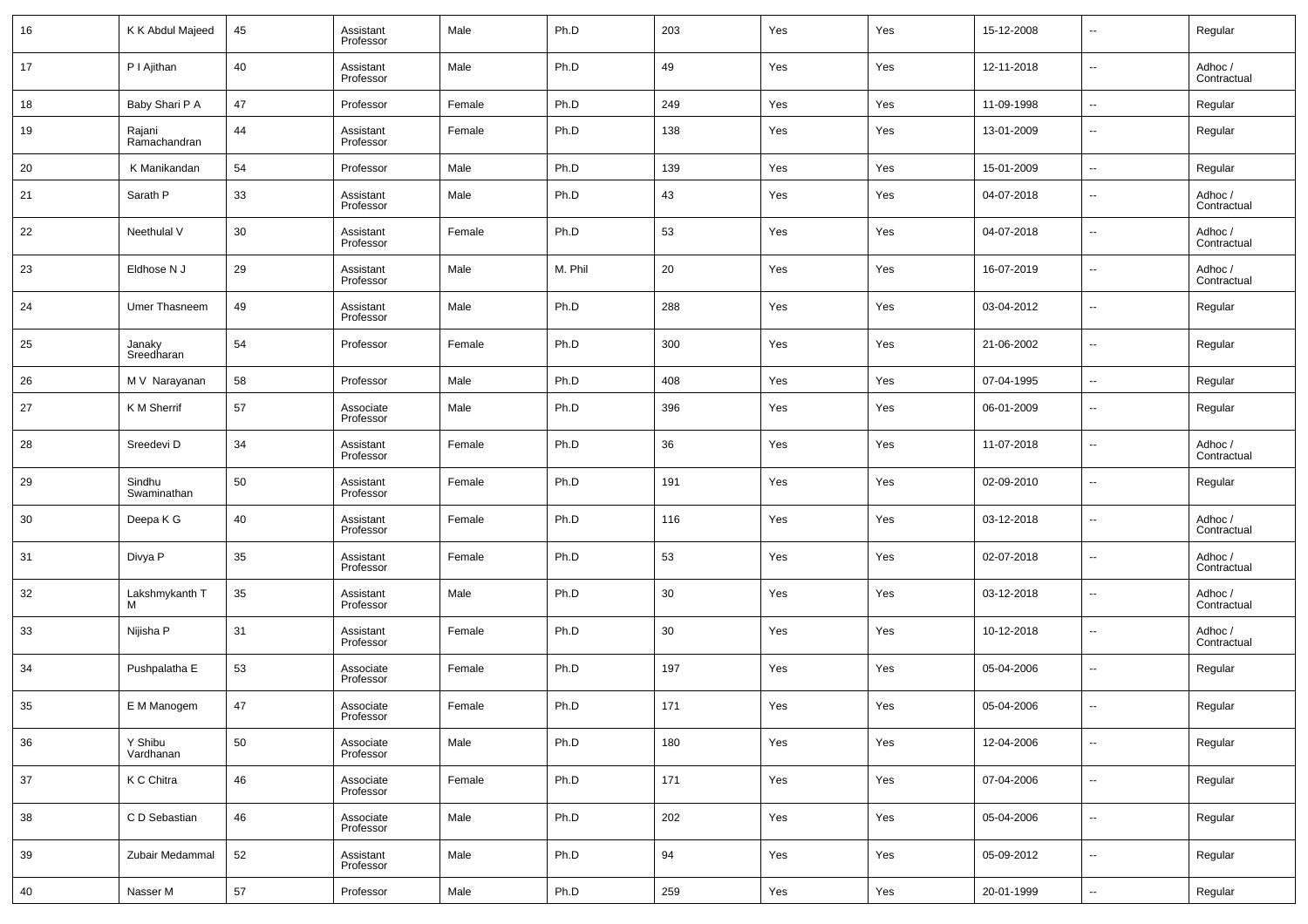| 41 | Kannan V M               | 56 | Professor              | Male   | Ph.D       | 240 | Yes | Yes | 07-04-2006 | $\sim$                   | Regular                |
|----|--------------------------|----|------------------------|--------|------------|-----|-----|-----|------------|--------------------------|------------------------|
| 42 | R Sethunath              | 56 | Professor              | Male   | Ph.D       | 305 | Yes | Yes | 12-01-2006 | $\sim$                   | Regular                |
| 43 | Herman P J               | 47 | Assistant<br>Professor | Male   | Ph.D       | 252 | Yes | Yes | 10-09-2009 | $\overline{\phantom{a}}$ | Regular                |
| 44 | V K Subramanian          | 54 | Professor              | Male   | Ph.D       | 273 | Yes | Yes | 11-02-2009 | $\overline{\phantom{a}}$ | Regular                |
| 45 | Fatima Jeem M            | 50 | Associate<br>Professor | Female | Ph.D       | 299 | Yes | Yes | 09-11-1998 | $\overline{\phantom{a}}$ | Regular                |
| 46 | Margret V G              | 58 | Professor              | Female | Ph.D       | 395 | Yes | Yes | 13-02-2009 | $\sim$                   | Regular                |
| 47 | Pramod<br>Kovvaprath     | 47 | Professor              | Male   | Ph.D       | 288 | Yes | Yes | 18-01-2006 | $\overline{\phantom{a}}$ | Regular                |
| 48 | Shahla K P               | 31 | Assistant<br>Professor | Female | Ph.D       | 18  | Yes | Yes | 08-10-2018 | $\overline{\phantom{a}}$ | Adhoc /<br>Contractual |
| 49 | Remya Joseph             | 33 | Assistant<br>Professor | Female | Ph.D       | 21  | Yes | Yes | 08-10-2018 | $\overline{\phantom{a}}$ | Adhoc /<br>Contractual |
| 50 | Asivani K                | 34 | Assistant<br>Professor | Female | Ph.D       | 25  | Yes | Yes | 04-06-2018 | $\overline{\phantom{a}}$ | Adhoc /<br>Contractual |
| 51 | Anil Kumar V             | 56 | Professor              | Male   | Ph.D       | 295 | Yes | Yes | 27-01-2009 | $\sim$                   | Regular                |
| 52 | Preethi<br>Kuttipulackal | 47 | Associate<br>Professor | Female | Ph.D       | 271 | Yes | Yes | 12-10-1998 | $\overline{\phantom{a}}$ | Regular                |
| 53 | Raji Pilakkatt           | 58 | Professor              | Female | Ph.D       | 394 | Yes | Yes | 14-03-1990 | $\sim$                   | Regular                |
| 54 | Sini P                   | 40 | Assistant<br>Professor | Female | Ph.D       | 129 | Yes | Yes | 10-09-2010 | $\overline{\phantom{a}}$ | Regular                |
| 55 | Moly Kuruvilla           | 58 | Professor              | Female | Ph.D       | 178 | Yes | Yes | 30-09-2005 | $\sim$                   | Regular                |
| 56 | Mini Sukumar             | 55 | Assistant<br>Professor | Female | <b>NET</b> | 177 | Yes | Yes | 10-01-2005 | $\overline{\phantom{a}}$ | Regular                |
| 57 | Layana Aanand            | 36 | Assistant<br>Professor | Female | <b>NET</b> | 102 | Yes | Yes | 08-06-2012 | $\overline{\phantom{a}}$ | Regular                |
| 58 | Dayaana                  | 37 | Assistant<br>Professor | Female | Ph.D       | 35  | Yes | Yes | 13-08-2018 | $\overline{\phantom{a}}$ | Adhoc /<br>Contractual |
| 59 | Hameeda C K              | 38 | Assistant<br>Professor | Female | M. Phil    | 18  | Yes | Yes | 28-06-2019 | $\overline{\phantom{a}}$ | Adhoc /<br>Contractual |
| 60 | Sunil Kumar S            | 45 | Assistant<br>Professor | Male   | Ph.D       | 264 | Yes | Yes | 31-08-2010 | $\overline{\phantom{a}}$ | Regular                |
| 61 | Vinod V N                | 47 | Assistant<br>Professor | Male   | M.A        | 189 | Yes | Yes | 20-11-2004 | $\overline{\phantom{a}}$ | Regular                |
| 62 | Shibu S Kottaram         | 51 | Assistant<br>Professor | Male   | Ph.D       | 309 | Yes | Yes | 20-11-2004 | $\overline{\phantom{a}}$ | Regular                |
| 63 | Sreejith R               | 42 | Assistant<br>Professor | Male   | Ph.D       | 264 | Yes | Yes | 31-08-2010 | $\overline{\phantom{a}}$ | Regular                |
| 64 | Najumul Shahi A          | 49 | Assistant<br>Professor | Female | M. Phil    | 189 | Yes | Yes | 19-11-2004 | $\overline{\phantom{a}}$ | Regular                |
| 65 | Manikandan K             | 46 | Other                  | Male   | Ph.D       | 204 | Yes | Yes | 02-06-2002 | $\overline{\phantom{a}}$ | Adhoc /<br>Contractual |
| 66 | Ritu Mohan               | 29 | Assistant<br>Professor | Female | M. Phil    | 72  | Yes | Yes | 09-07-2018 | $\overline{\phantom{a}}$ | Adhoc /<br>Contractual |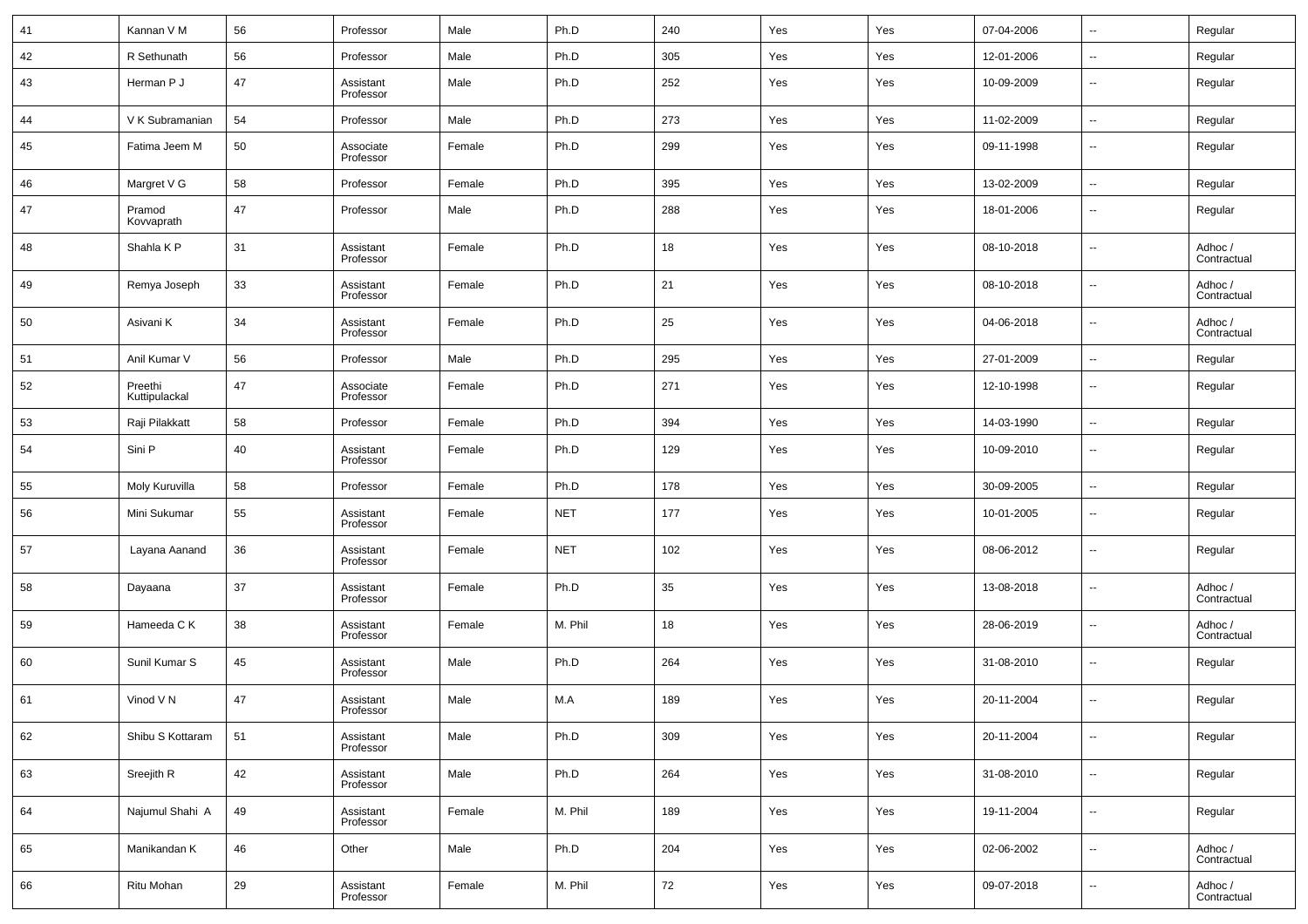| 67 | Surabhi M S                      | 36 | Assistant<br>Professor | Female | Ph.D    | 96  | Yes | Yes | 04-06-2018 | $\overline{\phantom{a}}$ | Adhoc /<br>Contractual |
|----|----------------------------------|----|------------------------|--------|---------|-----|-----|-----|------------|--------------------------|------------------------|
| 68 | Jebin J B                        | 39 | Assistant<br>Professor | Male   | M. Phil | 72  | Yes | Yes | 09-07-2018 | $\overline{\phantom{a}}$ | Adhoc /<br>Contractual |
| 69 | Atheetha Unni                    | 30 | Assistant<br>Professor | Female | M.A     | 72  | Yes | Yes | 01-06-2018 | $\overline{\phantom{a}}$ | Adhoc /<br>Contractual |
| 70 | Jayalakshmi<br>Nandakumar        | 43 | Lecturer               | Female | Ph.D    | 120 | Yes | Yes | 01-06-2018 | $\overline{\phantom{a}}$ | Visiting               |
| 71 | P B Nandakumar                   | 51 | Lecturer               | Male   | M.A     | 312 | Yes | Yes | 01-06-2018 | $\overline{\phantom{a}}$ | Visiting               |
| 72 | V V Haridas                      | 47 | Associate<br>Professor | Male   | Ph.D    | 184 | Yes | Yes | 11-03-2009 | $\overline{\phantom{a}}$ | Regular                |
| 73 | T M Vijayan                      | 60 | Professor              | Male   | Ph.D    | 420 | Yes | Yes | 28-09-1998 | $\sim$                   | Regular                |
| 74 | A Muhammed<br>Maheen             | 55 | Professor              | Male   | Ph.D    | 384 | Yes | Yes | 06-03-2009 | $\overline{\phantom{a}}$ | Regular                |
| 75 | Vineeth R                        | 33 | Assistant<br>Professor | Male   | Ph.D    | 100 | Yes | Yes | 24-03-2012 | $\overline{\phantom{a}}$ | Regular                |
| 76 | M P Mujeebu<br>Rehiman           | 47 | Associate<br>Professor | Male   | Ph.D    | 192 | Yes | Yes | 12-03-2009 | $\overline{\phantom{a}}$ | Regular                |
| 77 | Sivadasan P                      | 49 | Professor              | Male   | Ph.D    | 300 | Yes | Yes | 05-03-2009 | $\overline{\phantom{a}}$ | Regular                |
| 78 | K S Madhavan                     | 52 | Associate<br>Professor | Male   | Ph.D    | 194 | Yes | Yes | 04-12-2004 | $\overline{\phantom{a}}$ | Regular                |
| 79 | Mythri P U                       | 34 | Assistant<br>Professor | Female | Ph.D    | 34  | Yes | Yes | 16-07-2018 | $\sim$                   | Adhoc /<br>Contractual |
| 80 | Abey Thomas                      | 33 | Assistant<br>Professor | Male   | Ph.D    | 22  | Yes | Yes | 08-10-2018 | $\overline{\phantom{a}}$ | Adhoc /<br>Contractual |
| 81 | <b>Emmanuel Simon</b>            | 40 | Assistant<br>Professor | Male   | Ph.D    | 132 | Yes | Yes | 16-09-2009 | $\overline{\phantom{a}}$ | Regular                |
| 82 | Denoj Sebastian                  | 44 | Assistant<br>Professor | Male   | Ph.D    | 202 | Yes | Yes | 18-12-2008 | $\overline{\phantom{a}}$ | Regular                |
| 83 | G Radhakrishna<br>Pillai         | 57 | Assistant<br>Professor | Male   | Ph.D    | 308 | Yes | Yes | 09-03-1995 | $\overline{\phantom{a}}$ | Regular                |
| 84 | E Sreekumaran                    | 50 | Associate<br>Professor | Male   | Ph.D    | 192 | Yes | Yes | 27-09-2004 | $\overline{\phantom{a}}$ | Regular                |
| 85 | Gayathri Devi D                  | 41 | Assistant<br>Professor | Female | Ph.D    | 100 | Yes | Yes | 28-03-2012 | $\overline{\phantom{a}}$ | Regular                |
| 86 | <b>B S Harikumaran</b><br>Thampi | 54 | Associate<br>Professor | Male   | Ph.D    | 302 | Yes | Yes | 03-09-2010 | $\sim$                   | Regular                |
| 87 | T V Madhu                        | 53 | Professor              | Male   | Ph.D    | 262 | Yes | Yes | 25-02-2009 | $\overline{\phantom{a}}$ | Regular                |
| 88 | Prasanna K V                     | 38 | Assistant<br>Professor | Female | Ph.D    | 52  | Yes | Yes | 04-07-2018 | $\overline{\phantom{a}}$ | Adhoc /<br>Contractual |
| 89 | Sajnesh E V                      | 39 | Assistant<br>Professor | Male   | Ph.D    | 27  | Yes | Yes | 19-07-2018 | $\overline{\phantom{a}}$ | Adhoc /<br>Contractual |
| 90 | Deepa P                          | 38 | Assistant<br>Professor | Female | Ph.D    | 47  | Yes | Yes | 09-07-2018 | $\sim$                   | Adhoc /<br>Contractual |
| 91 | Savithri A                       | 38 | Assistant<br>Professor | Female | Ph.D    | 79  | Yes | Yes | 25-06-2018 | $\overline{\phantom{a}}$ | Adhoc /<br>Contractual |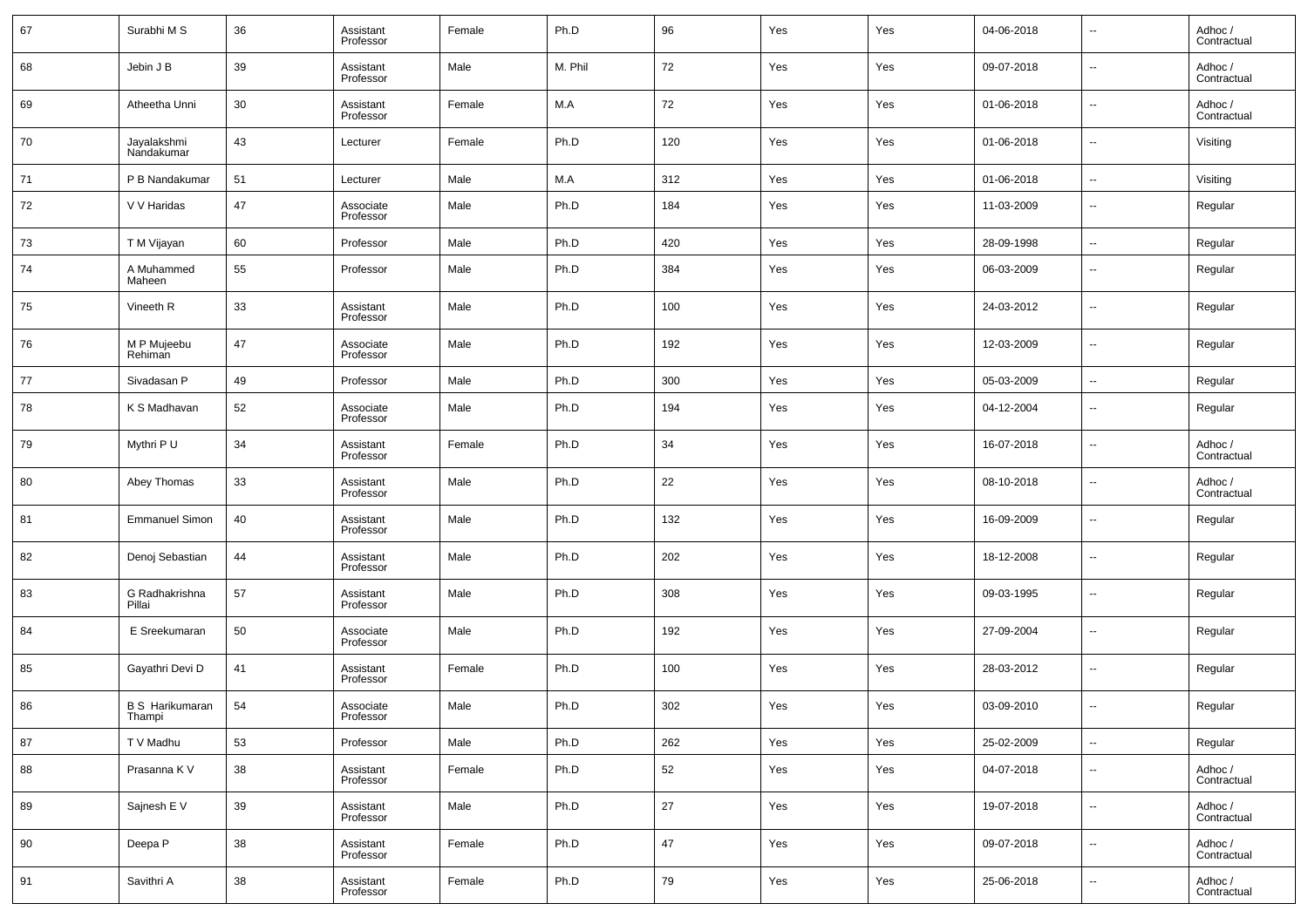| 92  | Sebastian N                | 44 | Associate<br>Professor | Male   | Ph.D       | 288 | Yes | Yes | 09-11-2018 | $\overline{\phantom{a}}$ | Regular                |
|-----|----------------------------|----|------------------------|--------|------------|-----|-----|-----|------------|--------------------------|------------------------|
| 93  | Reena Joseph               | 36 | Assistant<br>Professor | Female | M. Phil    | 19  | Yes | Yes | 03-01-2019 | $\overline{\phantom{a}}$ | Adhoc /<br>Contractual |
| 94  | Renoj N K                  | 30 | Assistant<br>Professor | Male   | M. Phil    | 19  | Yes | Yes | 02-01-2019 | $\overline{\phantom{a}}$ | Adhoc /<br>Contractual |
| 95  | Sreejesh N P               | 37 | Assistant<br>Professor | Male   | Ph.D       | 33  | Yes | Yes | 04-07-2018 | $\overline{\phantom{a}}$ | Adhoc /<br>Contractual |
| 96  | Shyjan D                   | 42 | Associate<br>Professor | Male   | Ph.D       | 180 | Yes | Yes | 10-06-2009 | $\overline{\phantom{a}}$ | Regular                |
| 97  | Deepa VD                   | 31 | Assistant<br>Professor | Female | Ph.D       | 24  | Yes | Yes | 08-08-2018 | $\overline{\phantom{a}}$ | Adhoc /<br>Contractual |
| 98  | K P Rejula Helan           | 38 | Assistant<br>Professor | Female | Ph.D       | 24  | Yes | Yes | 10-07-2018 | $\overline{\phantom{a}}$ | Adhoc /<br>Contractual |
| 99  | Prinsha K P                | 30 | Assistant<br>Professor | Female | <b>NET</b> | 20  | Yes | Yes | 10-12-2018 | $\overline{\phantom{a}}$ | Adhoc /<br>Contractual |
| 100 | K X Joseph                 | 62 | Assistant<br>Professor | Male   | Ph.D       | 480 | Yes | Yes | 12-11-2018 | $\overline{\phantom{a}}$ | Adhoc /<br>Contractual |
| 101 | P Raveendran               | 53 | Professor              | Male   | Ph.D       | 180 | Yes | Yes | 30-12-2005 | $\overline{\phantom{a}}$ | Regular                |
| 102 | N K Renuka                 | 47 | Associate<br>Professor | Female | Ph.D       | 199 | Yes | Yes | 04-07-2004 | $\overline{\phantom{a}}$ | Regular                |
| 103 | K Muraleedharan            | 59 | Professor              | Male   | Ph.D       | 240 | Yes | Yes | 29-09-2005 | $\overline{\phantom{a}}$ | Regular                |
| 104 | Pradeepan Periyat          | 39 | Assistant<br>Professor | Male   | Ph.D       | 100 | Yes | Yes | 10-04-2017 | $\overline{\phantom{a}}$ | Regular                |
| 105 | M T Ramesan                | 52 | Associate<br>Professor | Male   | Ph.D       | 178 | Yes | Yes | 10-01-2005 | $\overline{\phantom{a}}$ | Regular                |
| 106 | Abraham Josesph            | 52 | Professor              | Male   | Ph.D       | 336 | Yes | Yes | 30-09-2005 | $\overline{\phantom{a}}$ | Regular                |
| 107 | Yahya A I                  | 51 | Associate<br>Professor | Male   | Ph.D       | 286 | Yes | Yes | 29-05-2005 | $\overline{\phantom{a}}$ | Regular                |
| 108 | A R Suresh Babu            | 41 | Assistant<br>Professor | Male   | Ph.D       | 54  | Yes | Yes | 25-06-2018 | $\overline{\phantom{a}}$ | Regular                |
| 109 | K Jayakumar                | 55 | Professor              | Male   | Ph.D       | 301 | Yes | Yes | 19-09-1996 | $\overline{\phantom{a}}$ | Regular                |
| 110 | Manoharan M                | 57 | Professor              | Male   | Ph.D       | 367 | Yes | Yes | 25-04-1990 | $\overline{\phantom{a}}$ | Regular                |
| 111 | C Chandran                 | 58 | Professor              | Male   | Ph.D       | 424 | Yes | Yes | 14-03-1991 | $\overline{\phantom{a}}$ | Regular                |
| 112 | Adarsh P                   | 36 | Assistant<br>Professor | Male   | Ph.D       | 87  | Yes | Yes | 04-06-2018 | $\overline{\phantom{a}}$ | Adhoc /<br>Contractual |
| 113 | <b>B</b> Johnson           | 58 | Professor              | Male   | Ph.D       | 418 | Yes | Yes | 10-09-2009 | $\overline{\phantom{a}}$ | Regular                |
| 114 | M A Joseph                 | 59 | Professor              | Male   | Ph.D       | 300 | Yes | Yes | 18-01-1995 | $\sim$                   | Regular                |
| 115 | E K Satheesh               | 51 | Professor              | Male   | Ph.D       | 303 | Yes | Yes | 28-03-2008 | $\overline{\phantom{a}}$ | Regular                |
| 116 | B Vijayachandran<br>Pillai | 60 | Professor              | Male   | Ph.D       | 429 | Yes | Yes | 10-09-2009 | $\overline{\phantom{a}}$ | Regular                |
| 117 | Preethi T M                | 33 | Assistant<br>Professor | Female | Ph.D       | 32  | Yes | Yes | 09-07-2018 | $\overline{\phantom{a}}$ | Adhoc /<br>Contractual |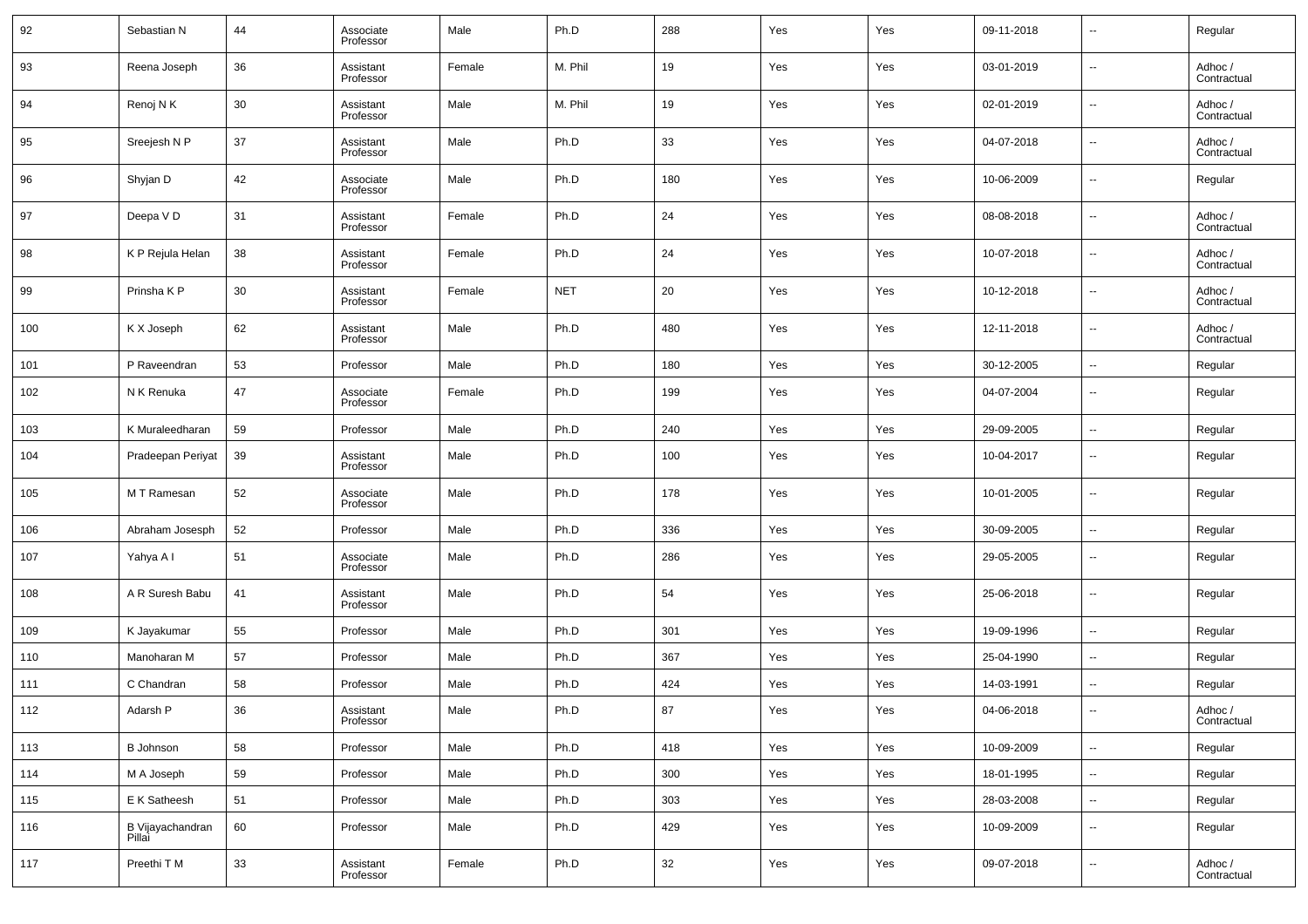| 118 | Sreeja R              | 42 | Lecturer                                            | Female | Ph.D       | 63  | Yes | Yes | 01-01-2019 | $\overline{\phantom{a}}$ | Other                  |
|-----|-----------------------|----|-----------------------------------------------------|--------|------------|-----|-----|-----|------------|--------------------------|------------------------|
| 119 | Ancy Bay P C          | 38 | Assistant<br>Professor                              | Female | Ph.D       | 23  | Yes | Yes | 07-01-2019 | $\overline{\phantom{a}}$ | Adhoc /<br>Contractual |
| 120 | Jimly P               | 38 | Assistant<br>Professor                              | Female | Ph.D       | 21  | Yes | Yes | 07-01-2019 | $\overline{\phantom{a}}$ | Adhoc /<br>Contractual |
| 121 | Sreekala M            | 40 | Assistant<br>Professor                              | Female | Ph.D       | 90  | Yes | Yes | 02-08-2018 | $\overline{\phantom{a}}$ | Adhoc /<br>Contractual |
| 122 | Sameer Babu<br>Kavad  | 44 | Assistant<br>Professor                              | Male   | M. Phil    | 85  | Yes | Yes | 07-01-2019 | $\overline{\phantom{a}}$ | Adhoc /<br>Contractual |
| 123 | Mercy Thekkekara      | 62 | Other                                               | Female | Ph.D       | 420 | Yes | Yes | 23-11-2018 | $\overline{\phantom{a}}$ | Adhoc /<br>Contractual |
| 124 | Najla Pazhayakath     | 31 | Assistant<br>Professor                              | Female | <b>LLM</b> | 28  | Yes | Yes | 01-08-2018 | $\overline{\phantom{a}}$ | Adhoc /<br>Contractual |
| 125 | Sruthi Bahuleyan<br>R | 29 | Assistant<br>Professor                              | Female | <b>LLM</b> | 38  | Yes | Yes | 03-12-2018 | $\overline{\phantom{a}}$ | Adhoc /<br>Contractual |
| 126 | Rathy M C             | 40 | Assistant<br>Professor                              | Female | Ph.D       | 36  | Yes | Yes | 30-11-2018 | $\overline{\phantom{a}}$ | Adhoc /<br>Contractual |
| 127 | T R Shanthi           | 45 | Assistant<br>Professor                              | Female | Ph.D       | 134 | Yes | Yes | 02-07-2018 | $\overline{\phantom{a}}$ | Adhoc /<br>Contractual |
| 128 | Shamili V K           | 34 | Assistant<br>Professor                              | Female | M. Phil    | 36  | Yes | Yes | 07-01-2019 | $\overline{\phantom{a}}$ | Adhoc /<br>Contractual |
| 129 | N P Hafiz<br>Mohamad  | 65 | Other                                               | Male   | Ph.D       | 450 | Yes | Yes | 02-07-2018 | $\overline{\phantom{a}}$ | Adhoc /<br>Contractual |
| 130 | Vasudevan T M         | 50 | Professor                                           | Male   | Ph.D       | 302 | Yes | Yes | 04-01-1995 | $\overline{\phantom{a}}$ | Regular                |
| 131 | Mohammed<br>Haneefa K | 47 | Associate<br>Professor                              | Male   | Ph.D       | 170 | Yes | Yes | 02-09-2009 | $\overline{\phantom{a}}$ | Regular                |
| 132 | Sajna K P             | 31 | Assistant<br>Professor                              | Female | Ph.D       | 25  | Yes | Yes | 16-07-2018 | $\ddotsc$                | Adhoc /<br>Contractual |
| 133 | Abdul Majeed E        | 47 | Assistant<br>Professor                              | Male   | Ph.D       | 156 | Yes | Yes | 17-08-2012 | $\overline{\phantom{a}}$ | Regular                |
| 134 | Jisha C K             | 39 | Assistant<br>Professor                              | Female | Ph.D       | 108 | Yes | Yes | 25-07-2016 | $\overline{\phantom{a}}$ | Regular                |
| 135 | Arshad V              | 34 | Assistant<br>Professor                              | Male   | Ph.D       | 30  | Yes | Yes | 07-08-2018 | --                       | Adhoc /<br>Contractual |
| 136 | Sakeer Hussain V      | 45 | Dean / Principal /<br>Director / Vice<br>Chancellor | Male   | Ph.D       | 252 | Yes | Yes | 01-08-2012 | $\overline{\phantom{a}}$ | Regular                |
| 137 | Manoj K P             | 52 | Assistant<br>Professor                              | Male   | Ph.D       | 228 | Yes | Yes | 11-08-2000 | $\overline{\phantom{a}}$ | Regular                |
| 138 | Ummer<br>Tharammel    | 59 | Professor                                           | Male   | Ph.D       | 367 | Yes | Yes | 21-02-2009 | ۰.                       | Regular                |
| 139 | L Thomaskutty         | 55 | Professor                                           | Male   | Ph.D       | 262 | Yes | Yes | 26-09-1998 | ۰.                       | Regular                |
| 140 | P Somanadhan          | 55 | Associate<br>Professor                              | Male   | Ph.D       | 237 | Yes | Yes | 11-02-1999 | $\overline{\phantom{a}}$ | Regular                |
| 141 | M B Manoj             | 48 | Assistant<br>Professor                              | Male   | Ph.D       | 100 | Yes | Yes | 27-03-2012 | ۰.                       | Regular                |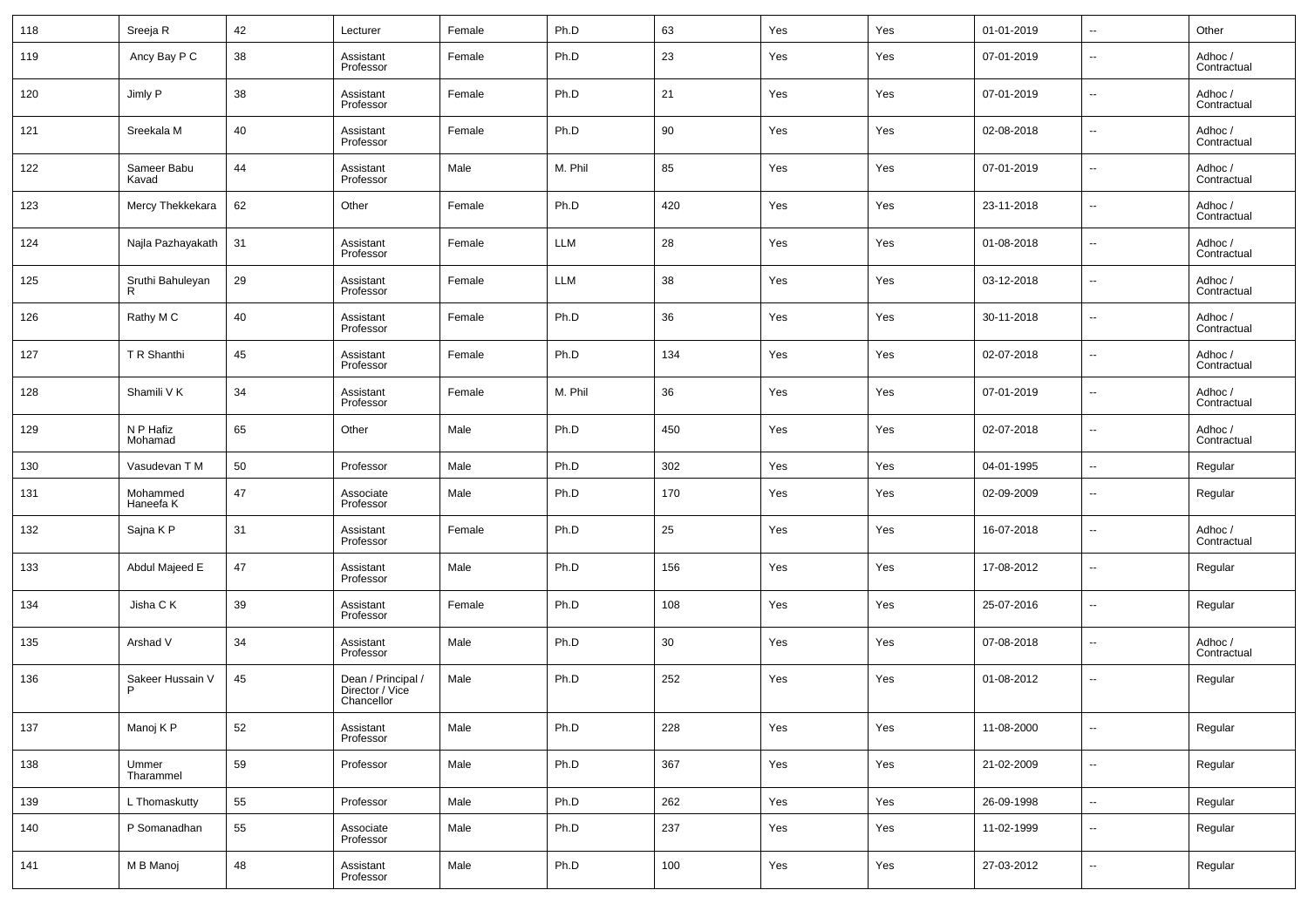| 142 | R V M Divakaran           | 49 | Associate<br>Professor | Male   | Ph.D       | 175 | Yes | Yes | 04-01-2006 | $\overline{\phantom{a}}$ | Regular                |
|-----|---------------------------|----|------------------------|--------|------------|-----|-----|-----|------------|--------------------------|------------------------|
| 143 | Vijith M C                | 28 | Assistant<br>Professor | Male   | M. Phil    | 24  | Yes | Yes | 10-08-2018 | $\sim$                   | Adhoc /<br>Contractual |
| 144 | Siji N                    | 32 | Assistant<br>Professor | Female | Ph.D       | 25  | Yes | Yes | 08-08-2018 | $\sim$                   | Adhoc /<br>Contractual |
| 145 | Hameed A                  | 48 | Assistant<br>Professor | Male   | Ph.D       | 132 | Yes | Yes | 19-11-2010 | $\overline{\phantom{a}}$ | Regular                |
| 146 | Bindhu C M                | 50 | Professor              | Female | Ph.D       | 288 | Yes | Yes | 01-11-2017 | $\overline{\phantom{a}}$ | Regular                |
| 147 | Abdul Gafoor K            | 50 | Professor              | Male   | Ph.D       | 288 | Yes | Yes | 05-06-2006 | $\sim$                   | Regular                |
| 148 | Baiju K Nath              | 54 | Assistant<br>Professor | Male   | Ph.D       | 192 | Yes | Yes | 11-02-2009 | $\overline{\phantom{a}}$ | Regular                |
| 149 | P K Aruna                 | 60 | Professor              | Female | Ph.D       | 300 | Yes | Yes | 11-03-1995 | $\sim$                   | Regular                |
| 150 | Vasumathi T               | 52 | Assistant<br>Professor | Female | Ph.D       | 144 | Yes | Yes | 13-02-2009 | $\sim$                   | Regular                |
| 151 | C Naseema                 | 55 | Professor              | Female | Ph.D       | 324 | Yes | Yes | 01-03-1995 | $\ddotsc$                | Regular                |
| 152 | K P Meera                 | 57 | Professor              | Female | Ph.D       | 312 | Yes | Yes | 20-04-2006 | $\overline{\phantom{a}}$ | Regular                |
| 153 | Jibin V K                 | 36 | Assistant<br>Professor | Male   | Ph.D       | 24  | Yes | Yes | 02-07-2018 | $\overline{\phantom{a}}$ | Adhoc /<br>Contractual |
| 154 | Pradeep A K               | 56 | Assistant<br>Professor | Male   | Ph.D       | 96  | Yes | Yes | 05-09-2012 | $\sim$                   | Regular                |
| 155 | Harilal C C               | 49 | Associate<br>Professor | Male   | Ph.D       | 216 | Yes | Yes | 18-03-2009 | --                       | Regular                |
| 156 | Shamina M                 | 43 | Assistant<br>Professor | Female | Ph.D       | 120 | Yes | Yes | 24-03-2012 | $\ddotsc$                | Regular                |
| 157 | Sunoj Kumar P             | 50 | Assistant<br>Professor | Male   | Ph.D       | 156 | Yes | Yes | 07-03-2009 | $\sim$                   | Regular                |
| 158 | Santhosh Nampy            | 54 | Professor              | Male   | Ph.D       | 360 | Yes | Yes | 24-09-2012 | $\overline{\phantom{a}}$ | Regular                |
| 159 | John E Thoppil            | 55 | Professor              | Male   | Ph.D       | 312 | Yes | Yes | 09-03-1995 | $\overline{\phantom{a}}$ | Regular                |
| 160 | JoseT Puthur              | 48 | Professor              | Male   | Ph.D       | 216 | Yes | Yes | 11-03-2009 | --                       | Regular                |
| 161 | Manimohan P               | 60 | Professor              | Male   | Ph.D       | 372 | Yes | Yes | 05-06-1990 | --                       | Regular                |
| 162 | Radhakrishnan V<br>$\vee$ | 56 | Professor              | Male   | Ph.D       | 396 | Yes | Yes | 01-03-2011 | $\sim$                   | Regular                |
| 163 | Yusuf A                   | 51 | Assistant<br>Professor | Male   | Ph.D       | 196 | Yes | Yes | 04-03-2009 | $\sim$                   | Regular                |
| 164 | Lajish V L                | 45 | Assistant<br>Professor | Male   | Ph.D       | 216 | Yes | Yes | 17-01-2011 | $\overline{\phantom{a}}$ | Regular                |
| 165 | K A Manjula               | 46 | Assistant<br>Professor | Female | <b>NET</b> | 223 | Yes | Yes | 02-04-2011 | $\ddotsc$                | Regular                |
| 166 | Muhammadali N             | 50 | Associate<br>Professor | Male   | Ph.D       | 309 | Yes | Yes | 05-01-2005 | $\ddotsc$                | Regular                |
| 167 | Nuaiman K A               | 36 | Assistant<br>Professor | Male   | Ph.D       | 67  | Yes | Yes | 07-01-2018 | $\sim$                   | Adhoc /<br>Contractual |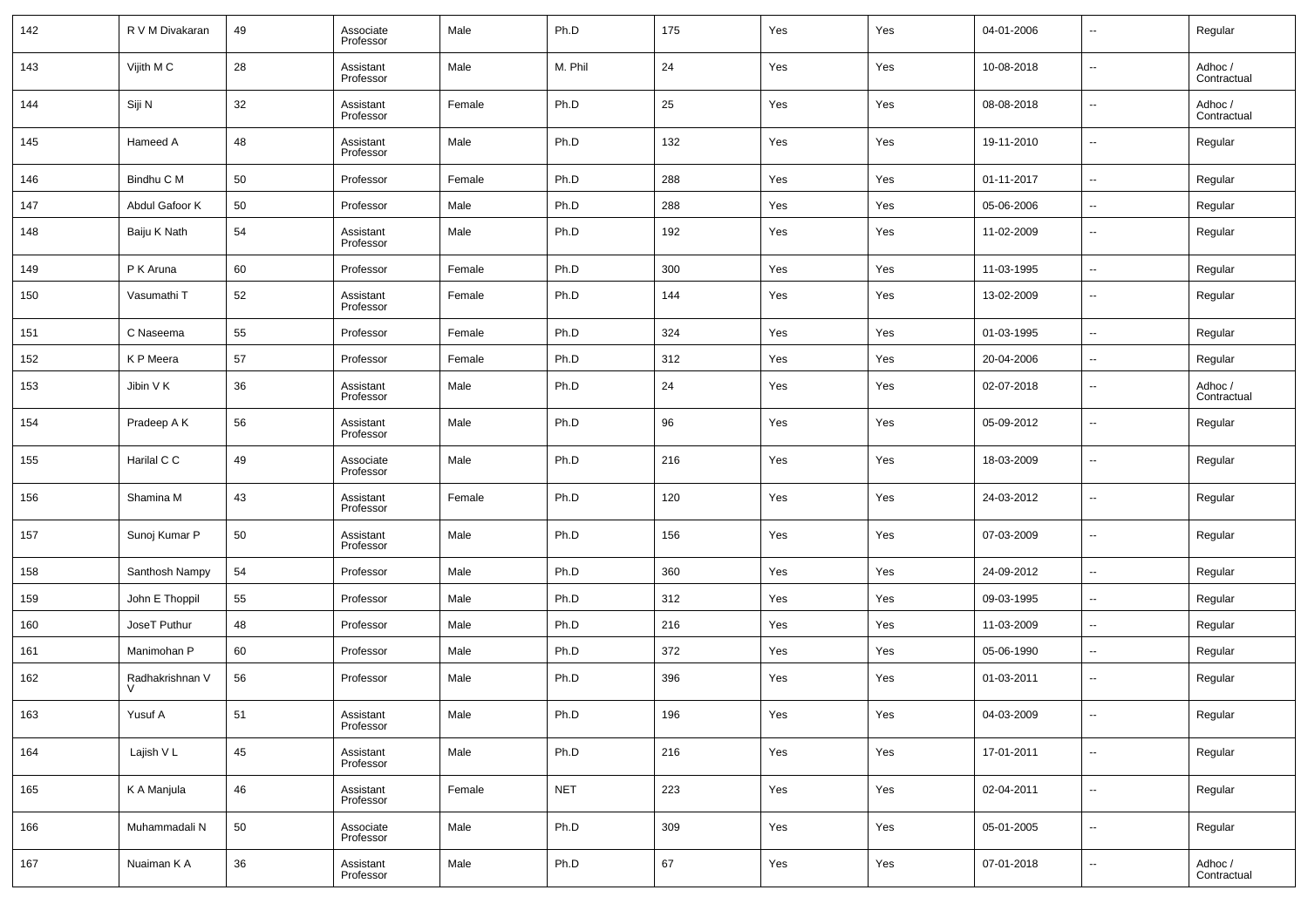| 168 | Mujeebu Rahman<br>Vaźhakkunnan | 38 | Assistant<br>Professor | Male   | M. Phil         | 56  | Yes | Yes | 07-01-2018 | $\overline{\phantom{a}}$     | Adhoc /<br>Contractual |
|-----|--------------------------------|----|------------------------|--------|-----------------|-----|-----|-----|------------|------------------------------|------------------------|
| 169 | Ubaid V P C                    | 36 | Lecturer               | Male   | Ph.D            | 48  | Yes | Yes | 07-01-2018 | $\overline{\phantom{a}}$     | Visiting               |
| 170 | Chitra                         | 32 | Assistant<br>Professor | Female | M. Phil         | 26  | Yes | Yes | 12-11-2018 | $\overline{\phantom{a}}$     | Adhoc /<br>Contractual |
| 171 | Ahammadu<br>Zirajuddeen        | 33 | Assistant<br>Professor | Male   | Ph.D            | 23  | Yes | Yes | 07-08-2018 | $\overline{\phantom{a}}$     | Adhoc /<br>Contractual |
| 172 | Shabeesh P                     | 27 | Lecturer               | Male   | M.A             | 24  | Yes | Yes | 07-08-2018 | $\overline{\phantom{a}}$     | Visiting               |
| 173 | Sumesh K V                     | 32 | Assistant<br>Professor | Male   | M. Phil         | 24  | Yes | Yes | 07-08-2018 | $\overline{\phantom{a}}$     | Adhoc /<br>Contractual |
| 174 | Sanil Kumar M S                | 33 | Assistant<br>Professor | Male   | M. Phil         | 47  | Yes | Yes | 07-01-2018 | $\overline{\phantom{a}}$     | Adhoc /<br>Contractual |
| 175 | Lizy                           | 52 | Lecturer               | Female | M.A             | 39  | Yes | Yes | 07-01-2018 | $\overline{\phantom{a}}$     | Visiting               |
| 176 | K P Hussain                    | 58 | Assistant<br>Professor | Male   | Ph.D            | 379 | Yes | Yes | 01-11-2017 | $\overline{\phantom{a}}$     | Adhoc /<br>Contractual |
| 177 | Pramod K G                     | 36 | Assistant<br>Professor | Male   | Ph.D            | 60  | Yes | Yes | 01-11-2017 | $\overline{\phantom{a}}$     | Adhoc /<br>Contractual |
| 178 | Mohammed<br>Haneefa P          | 53 | Associate<br>Professor | Male   | Ph.D            | 180 | Yes | Yes | 11-01-2019 | $\overline{\phantom{a}}$     | Other                  |
| 179 | Abdussalam K                   | 38 | Assistant<br>Professor | Male   | <b>NET</b>      | 31  | Yes | Yes | 25-07-2019 | $\sim$                       | Adhoc /<br>Contractual |
| 180 | Salahudeen N P                 | 38 | Assistant<br>Professor | Male   | <b>NET</b>      | 18  | Yes | Yes | 07-11-2019 | $\overline{\phantom{a}}$     | Adhoc /<br>Contractual |
| 181 | Anees Alangadan                | 36 | Assistant<br>Professor | Male   | Ph.D            | 18  | Yes | Yes | 07-03-2019 | $\overline{\phantom{a}}$     | Adhoc /<br>Contractual |
| 182 | Muneer G P                     | 39 | Assistant<br>Professor | Male   | Ph.D            | 17  | Yes | Yes | 08-01-2019 | $\overline{\phantom{a}}$     | Adhoc /<br>Contractual |
| 183 | Mohammad Riyas<br>K V          | 32 | Assistant<br>Professor | Male   | Ph.D            | 17  | Yes | Yes | 08-01-2019 | $\overline{\phantom{a}}$     | Adhoc /<br>Contractual |
| 184 | Anusha T S                     | 35 | Lecturer               | Female | Ph.D            | 25  | Yes | Yes | 15-07-2019 | $\overline{\phantom{a}}$     | Other                  |
| 185 | Sreekrishnan P                 | 30 | Lecturer               | Male   | M. Phil         | 60  | Yes | Yes | 04-01-2020 | $\overline{\phantom{a}}$     | Other                  |
| 186 | Sadasivan                      | 56 | Lecturer               | Male   | Ph.D            | 95  | Yes | Yes | 30-11-2019 | $\overline{\phantom{a}}$     | Visiting               |
| 187 | Krishnarani                    | 49 | Lecturer               | Female | Ph.D            | 127 | Yes | Yes | 18-01-2020 | $\overline{\phantom{a}}$     | Other                  |
| 188 | Jayamohan T                    | 60 | Lecturer               | Male   | M.COM           | 26  | Yes | Yes | 31-05-2018 | $\overline{\phantom{a}}$     | Other                  |
| 189 | N T James                      | 66 | Lecturer               | Male   | MBA             | 422 | Yes | Yes | 31-05-2018 | $\overline{\phantom{a}}$     | Other                  |
| 190 | Lakshmi K                      | 37 | Lecturer               | Female | M.COM           | 168 | Yes | Yes | 31-05-2018 | $\overline{\phantom{a}}$     | Other                  |
| 191 | Ramakrishnan V                 | 36 | Lecturer               | Male   | ${\sf CA}$      | 156 | Yes | Yes | 31-05-2018 | $\overline{\phantom{a}}$     | Other                  |
| 192 | Biju M K                       | 44 | Lecturer               | Male   | Ph.D            | 228 | Yes | Yes | 31-05-2018 | $\overline{\phantom{a}}$     | Other                  |
| 193 | Basheer Ahamed<br>P V          | 62 | Lecturer               | Male   | Ph.D            | 480 | Yes | Yes | 21-10-2019 | $\overline{\phantom{a}}$     | Other                  |
| 194 | Jyothi C                       | 58 | Lecturer               | Female | M.A.(Economics) | 240 | Yes | Yes | 15-06-2019 | $\qquad \qquad \blacksquare$ | Other                  |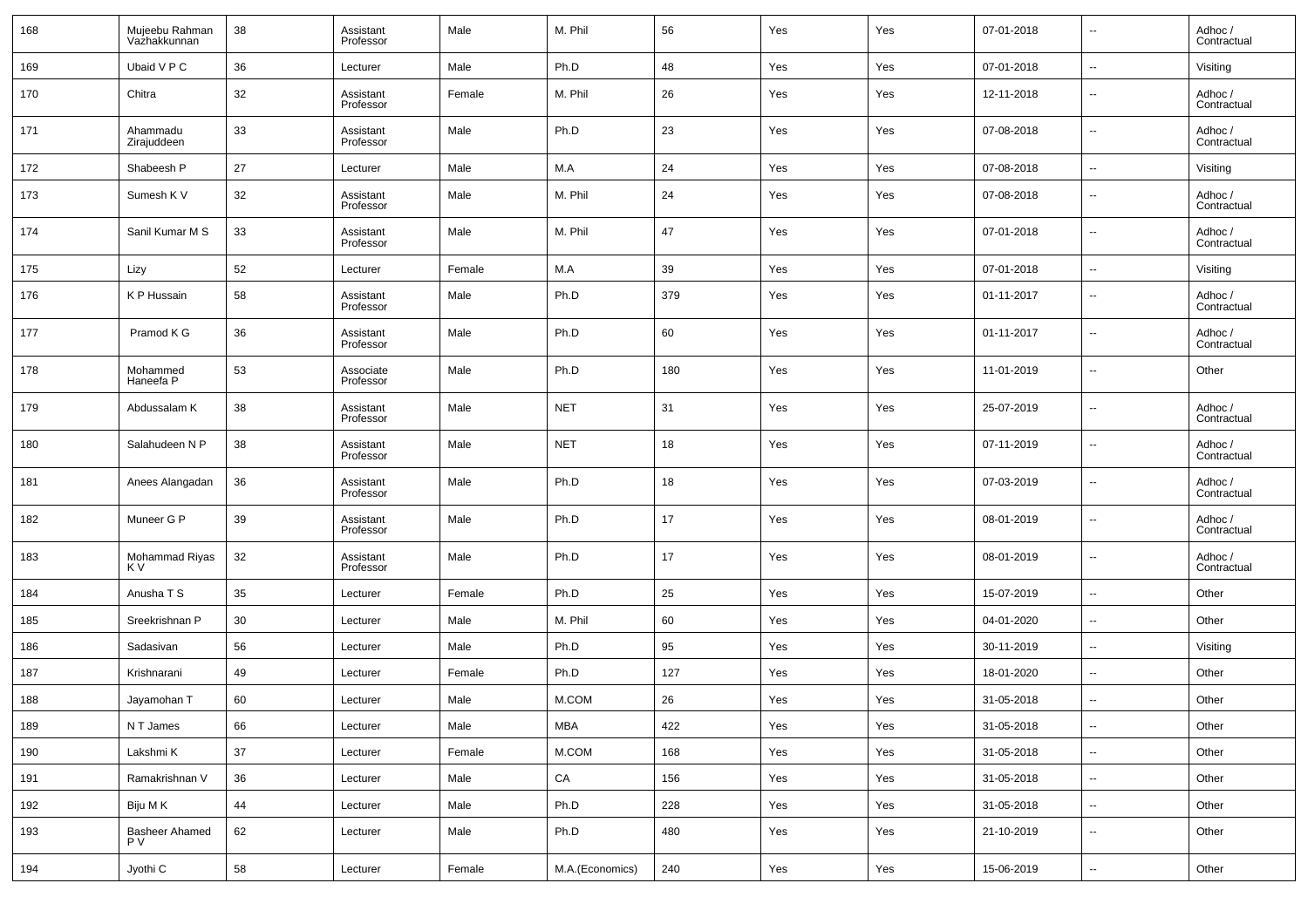| 195 | Shahina K M              | 28 | Assistant<br>Professor | Female | M.Tech      | 40  | Yes | Yes | 27-06-2019 | $\overline{\phantom{a}}$ | Adhoc /<br>Contractual |
|-----|--------------------------|----|------------------------|--------|-------------|-----|-----|-----|------------|--------------------------|------------------------|
| 196 | Vivek P                  | 33 | Assistant<br>Professor | Male   | Ph.D        | 33  | Yes | Yes | 28-06-2019 | $\overline{\phantom{a}}$ | Adhoc /<br>Contractual |
| 197 | Geena K P                | 37 | Assistant<br>Professor | Female | Ph.D        | 30  | Yes | Yes | 03-07-2019 | $\overline{\phantom{a}}$ | Adhoc /<br>Contractual |
| 198 | Sanal K S                | 38 | Lecturer               | Male   | M.A         | 144 | Yes | Yes | 01-08-2019 | $\overline{\phantom{a}}$ | Other                  |
| 199 | Prasoon VT               | 36 | Assistant<br>Professor | Male   | M.A         | 60  | Yes | Yes | 01-06-2019 | $\overline{\phantom{a}}$ | Adhoc /<br>Contractual |
| 200 | Sony M                   | 30 | Assistant<br>Professor | Female | M. Phil     | 72  | Yes | Yes | 01-06-2019 | $\overline{\phantom{a}}$ | Adhoc /<br>Contractual |
| 201 | Ranjith P R              | 31 | Other                  | Male   | M. Phil     | 54  | Yes | Yes | 01-06-2019 | $\overline{\phantom{a}}$ | Adhoc /<br>Contractual |
| 202 | Hema Joseph              | 48 | Assistant<br>Professor | Female | Ph.D        | 108 | Yes | Yes | 02-08-2019 | $\overline{\phantom{a}}$ | Adhoc /<br>Contractual |
| 203 | Reshma K                 | 32 | Lecturer               | Female | M.A         | 72  | Yes | Yes | 02-08-2019 | $\overline{\phantom{a}}$ | Other                  |
| 204 | Suvrathan<br>Gurukkal    | 67 | Other                  | Male   | P.G.Diploma | 240 | Yes | Yes | 10-06-2019 | $\overline{\phantom{a}}$ | Visiting               |
| 205 | Sooraj Nambiar           | 41 | Other                  | Male   | Diploma     | 180 | Yes | Yes | 21-06-2019 | $\overline{\phantom{a}}$ | Visiting               |
| 206 | Rajesh Navath            | 44 | Assistant<br>Professor | Male   | <b>NET</b>  | 204 | Yes | Yes | 06-06-2018 | $\overline{\phantom{a}}$ | Adhoc /<br>Contractual |
| 207 | Ardhana M<br>Prabhash    | 24 | Assistant<br>Professor | Female | <b>NET</b>  | 12  | Yes | Yes | 05-07-2019 | $\overline{\phantom{a}}$ | Adhoc /<br>Contractual |
| 208 | Priya                    | 30 | Assistant<br>Professor | Female | <b>NET</b>  | 6   | Yes | Yes | 17-01-2020 | --                       | Adhoc /<br>Contractual |
| 209 | Sheela Thomas            | 45 | Assistant<br>Professor | Female | <b>NET</b>  | 192 | Yes | Yes | 27-08-2019 | $\sim$                   | Regular                |
| 210 | Sabina K<br>Musthafa     | 35 | Assistant<br>Professor | Female | <b>NET</b>  | 144 | Yes | Yes | 06-06-2019 | $\overline{\phantom{a}}$ | Adhoc /<br>Contractual |
| 211 | Aparna Ashok             | 29 | Assistant<br>Professor | Female | <b>NET</b>  | 30  | Yes | Yes | 06-06-2019 | $\sim$                   | Adhoc /<br>Contractual |
| 212 | Vineetha S               | 31 | Assistant<br>Professor | Female | M. Phil     | 42  | Yes | Yes | 24-07-2019 | $\overline{\phantom{a}}$ | Adhoc /<br>Contractual |
| 213 | Sineesh Velikkuni        | 42 | Assistant<br>Professor | Male   | M.A         | 82  | Yes | Yes | 01-07-2019 | $\overline{\phantom{a}}$ | Adhoc /<br>Contractual |
| 214 | Vijisha P                | 35 | Assistant<br>Professor | Female | Ph.D        | 14  | Yes | Yes | 28-06-2019 | $\sim$                   | Adhoc /<br>Contractual |
| 215 | Rajeesh U                | 31 | Assistant<br>Professor | Male   | <b>NET</b>  | 96  | Yes | Yes | 10-12-2019 | $\overline{\phantom{a}}$ | Adhoc /<br>Contractual |
| 216 | Praveen Kurian<br>Thomas | 32 | Lecturer               | Male   | <b>NET</b>  | 77  | Yes | Yes | 04-12-2019 | $\overline{\phantom{a}}$ | Adhoc /<br>Contractual |
| 217 | Dulcie Vijayan           | 24 | Lecturer               | Female | <b>NET</b>  | 6   | Yes | Yes | 20-01-2020 | $\overline{\phantom{a}}$ | Other                  |
| 218 | Sanoj P R                | 26 | Assistant<br>Professor | Male   | M.A         | 9   | Yes | Yes | 03-07-2019 | $\overline{\phantom{a}}$ | Adhoc /<br>Contractual |
| 219 | Shafeeque K              | 34 | Assistant<br>Professor | Male   | Ph.D        | 16  | Yes | Yes | 16-09-2019 | $\overline{\phantom{a}}$ | Adhoc /<br>Contractual |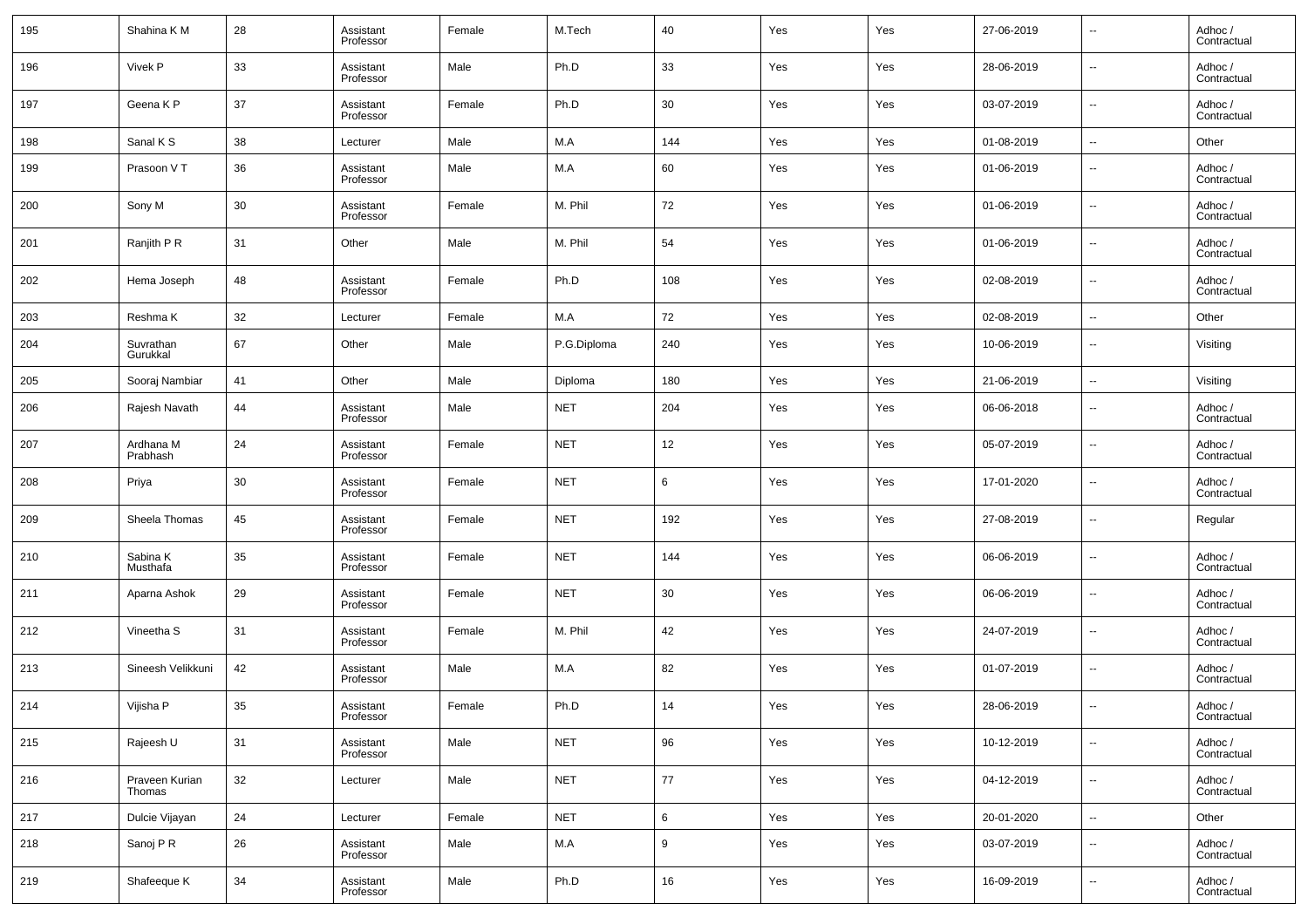| 220 | Silpa T Anirudhan     | 27 | Lecturer               | Female | M.A                                              | 10             | Yes | Yes | 01-08-2019 | $\sim$                   | Other                  |
|-----|-----------------------|----|------------------------|--------|--------------------------------------------------|----------------|-----|-----|------------|--------------------------|------------------------|
| 221 | Anila KT              | 33 | Assistant<br>Professor | Female | Ph.D                                             | 16             | Yes | Yes | 23-09-2019 | $\sim$                   | Adhoc /<br>Contractual |
| 222 | Shihab <sub>P</sub>   | 27 | Lecturer               | Male   | M.A                                              | 8              | Yes | Yes | 09-12-2019 | $\sim$                   | Adhoc /<br>Contractual |
| 223 | Jamaludheen E K       | 37 | Lecturer               | Male   | Ph.D                                             | 8              | Yes | Yes | 09-12-2019 | $\sim$                   | Other                  |
| 224 | Rajashree E R         | 35 | Lecturer               | Female | Ph.D                                             | $\overline{7}$ | Yes | Yes | 13-01-2020 | $\sim$                   | Other                  |
| 225 | Raju C V              | 42 | Assistant<br>Professor | Male   | MCJ: Masters of<br>Communication &<br>Journalism | 122            | Yes | Yes | 07-03-2019 | $\sim$                   | Adhoc /<br>Contractual |
| 226 | Anupama K P           | 34 | Assistant<br>Professor | Female | Ph.D                                             | 48             | Yes | Yes | 07-08-2019 | $\sim$                   | Adhoc /<br>Contractual |
| 227 | Habeeb Rahman<br>Y P  | 27 | Assistant<br>Professor | Male   | M.A                                              | 59             | Yes | Yes | 11-07-2019 | $\sim$                   | Adhoc /<br>Contractual |
| 228 | Ameer Salman O<br>M   | 27 | Assistant<br>Professor | Male   | M.A                                              | 51             | Yes | Yes | 08-02-2019 | $\sim$                   | Adhoc /<br>Contractual |
| 229 | Preethy Thampan       | 31 | Assistant<br>Professor | Female | <b>LLM</b>                                       | 61             | Yes | Yes | 21-06-2019 | $\sim$                   | Adhoc /<br>Contractual |
| 230 | Veena Venugopal       | 30 | Lecturer               | Female | <b>LLM</b>                                       | 50             | Yes | Yes | 03-06-2019 | $\sim$                   | Other                  |
| 231 | Subha C C             | 40 | Assistant<br>Professor | Female | Ph.D                                             | 139            | Yes | Yes | 08-11-2019 | $\sim$                   | Adhoc /<br>Contractual |
| 232 | Bincy O K             | 28 | Assistant<br>Professor | Female | M.LISc                                           | 40             | Yes | Yes | 08-07-2019 | $\sim$                   | Adhoc /<br>Contractual |
| 233 | Salih C K             | 28 | Assistant<br>Professor | Male   | M.LISc                                           | 9              | Yes | Yes | 03-07-2019 | $\sim$                   | Adhoc /<br>Contractual |
| 234 | Hafsath Adattil       | 28 | Lecturer               | Female | M.LISc                                           | 8              | Yes | Yes | 25-11-2019 | $\overline{\phantom{a}}$ | Adhoc /<br>Contractual |
| 235 | Punya Premarajan      | 33 | Assistant<br>Professor | Female | Ph.D                                             | 17             | Yes | Yes | 17-07-2019 | $\sim$                   | Adhoc /<br>Contractual |
| 236 | Jabir B               | 28 | Assistant<br>Professor | Male   | M. Phil                                          | 48             | Yes | Yes | 04-06-2019 | $\sim$                   | Adhoc /<br>Contractual |
| 237 | Shahana V A           | 31 | Assistant<br>Professor | Female | Ph.D                                             | 18             | Yes | Yes | 06-02-2019 | $\overline{\phantom{a}}$ | Adhoc /<br>Contractual |
| 238 | Haseena K P A         | 31 | Assistant<br>Professor | Female | Ph.D                                             | 17             | Yes | Yes | 11-07-2019 | $\sim$                   | Adhoc /<br>Contractual |
| 239 | Sreekanth K           | 33 | Assistant<br>Professor | Male   | Ph.D                                             | 10             | Yes | Yes | 07-12-2019 | $\overline{\phantom{a}}$ | Adhoc /<br>Contractual |
| 240 | Priya K               | 24 | Assistant<br>Professor | Female | M.Sc.                                            | 8              | Yes | Yes | 17-07-2019 | $\overline{\phantom{a}}$ | Adhoc /<br>Contractual |
| 241 | Kishore Sridharan     | 34 | Assistant<br>Professor | Male   | Ph.D                                             | 69             | Yes | Yes | 08-11-2019 | $\overline{\phantom{a}}$ | Regular                |
| 242 | Shiva Rahman Z A      | 39 | Assistant<br>Professor | Male   | <b>MCA</b>                                       | 11             | Yes | Yes | 22-08-2019 | $\overline{\phantom{a}}$ | Adhoc /<br>Contractual |
| 243 | Nafih<br>Cherappurath | 31 | Assistant<br>Professor | Male   | Ph.D                                             | 11             | Yes | Yes | 26-08-2019 | $\overline{\phantom{a}}$ | Adhoc /<br>Contractual |